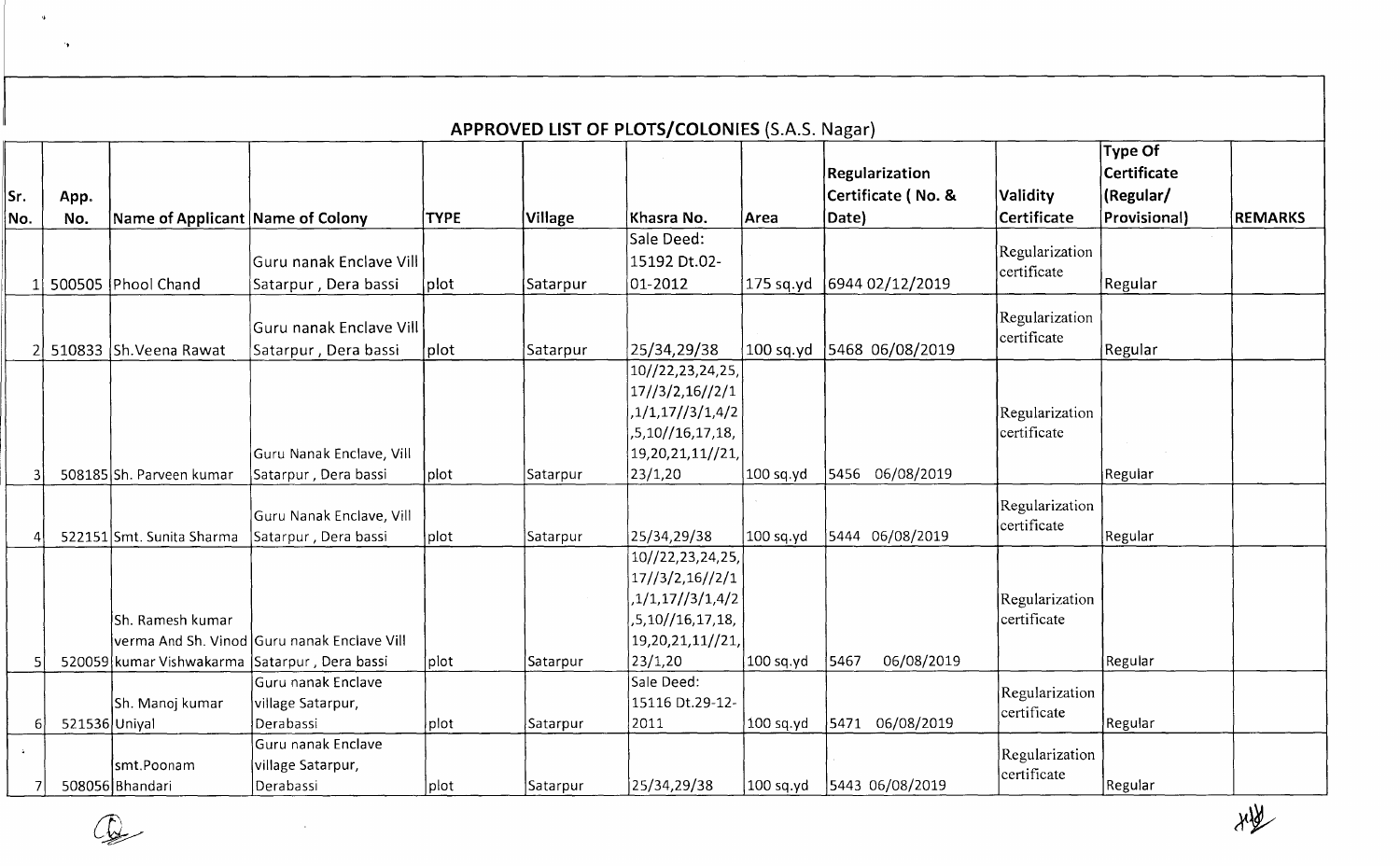|           |                           | Balaji Nagar, Village-   |      |            |                           |             |      |                             | Regularization |         |  |
|-----------|---------------------------|--------------------------|------|------------|---------------------------|-------------|------|-----------------------------|----------------|---------|--|
|           | 237336 Sh. Jasbir Singh   | Jawaharpur, Derabassi    | plot | Jawaharpur | 5//22,23/1,8//2 210 sq.yd |             | 5470 | 06/08/2019                  | certificate    | Regular |  |
|           |                           |                          |      |            |                           |             |      |                             | Regularization |         |  |
|           |                           | Guru Nanak Enclave, Vill |      |            |                           |             |      |                             | lcertificate   |         |  |
|           | 528074 Smt. Rajkumari     | Satarpur, Dera bassi     | plot | Satarpur   | 25/34,29/38               | 100 sq.yd   |      | 5453 06/08/2019             |                | Regular |  |
|           |                           |                          |      |            | 10//22,23,24,25,          |             |      |                             |                |         |  |
|           |                           |                          |      |            | 17//3/2,16//2/1           |             |      |                             |                |         |  |
|           |                           |                          |      |            | ,1/1,17//3/1,4/2          |             |      |                             | Regularization |         |  |
|           |                           |                          |      |            | ,5,10//16,17,18,          |             |      |                             | certificate    |         |  |
|           |                           | Guru Nanak Enclave, Vill |      |            | 19,20,21,11//21,          |             |      |                             |                |         |  |
| 10        | 522129 Smt. Kamla Devi    | Satarpur, Dera bassi     | plot | Satarpur   | 23/1,20                   | 50 sq.yd    |      | 5445 06/08/2019             |                | Regular |  |
|           |                           |                          |      |            |                           |             |      |                             | Regularization |         |  |
|           |                           | Guru Nanak Enclave, Vill |      |            |                           |             |      |                             | certificate    |         |  |
| 11        | 505255 Sh. Kishore Kumar  | Satarpur, Dera bassi     | plot | Satarpur   | 20/23                     | 100 sq.yd   |      | 4700 27/06/2019             |                | Regular |  |
|           |                           |                          |      |            |                           |             |      |                             | Regularization |         |  |
|           |                           | Guru Nanak Enclave, Vill |      |            |                           |             |      |                             | certificate    |         |  |
| 12        | 504386 Smt. Raj kumari    | Satarpur, Dera bassi     | plot | Satarpur   | 25/34,29/38               | 100 sq.yd   |      | 4728 27/06/2019             |                | Regular |  |
|           |                           |                          |      |            |                           |             |      |                             | Regularization |         |  |
|           |                           | Guru Nanak Enclave, Vill |      |            |                           |             |      |                             | certificate    |         |  |
| 13        | 499044 Smt. Anita         | Satarpur, Dera bassi     | plot | Satarpur   | 20/25-29/23               | 50 sq.yd    |      | 4582 24/06/2019             |                | Regular |  |
|           |                           |                          |      |            | 10//22,23,24,25,          |             |      |                             |                |         |  |
|           |                           |                          |      |            | 17/3/2,16//2/1            |             |      |                             |                |         |  |
|           |                           |                          |      |            | ,1/1,17//3/1,4/2          |             |      |                             | Regularization |         |  |
|           |                           |                          |      |            | ,5,10//16,17,18,          |             |      |                             | certificate    |         |  |
|           |                           | Guru Nanak Enclave, Vill |      |            | 19,20,21,11//21,          |             |      |                             |                |         |  |
| 14        | 503787 Smt. Suman         | Satarpur, Dera bassi     | plot | Satarpur   | 23/1,20                   | 100 sq.yd   |      | 5194 23/07/2019             |                | Regular |  |
|           |                           |                          |      |            | Sale Deed:                |             |      |                             | Regularization |         |  |
|           |                           | Guru Nanak Enclave, Vill |      |            | 15757 Dt 11-01-           |             |      |                             | certificate    |         |  |
| <b>15</b> | 522221 Smt. Pooja Kumari  | Satarpur, Dera bassi     | plot | Satarpur   | 2012                      | $100$ sq.yd |      | 5302 31/07/2019             |                | Regular |  |
|           |                           | opposite Ravidass        |      |            |                           |             |      |                             | Regularization |         |  |
|           |                           | Mandir, Vill jawaharpur, |      |            | 10//19/2/1,19/2           |             |      |                             | certificate    |         |  |
|           | 16 506736 Smt. Nisha Rani | Derabassi                | plot | Jawaharpur | /2,20/2                   |             |      | 27.75 sq.yd 4581 24/06/2019 |                | Regular |  |

 $\begin{picture}(120,110) \put(0,0){\line(1,0){10}} \put(15,0){\line(1,0){10}} \put(15,0){\line(1,0){10}} \put(15,0){\line(1,0){10}} \put(15,0){\line(1,0){10}} \put(15,0){\line(1,0){10}} \put(15,0){\line(1,0){10}} \put(15,0){\line(1,0){10}} \put(15,0){\line(1,0){10}} \put(15,0){\line(1,0){10}} \put(15,0){\line(1,0){10}} \put(15,0){\line$ 

美文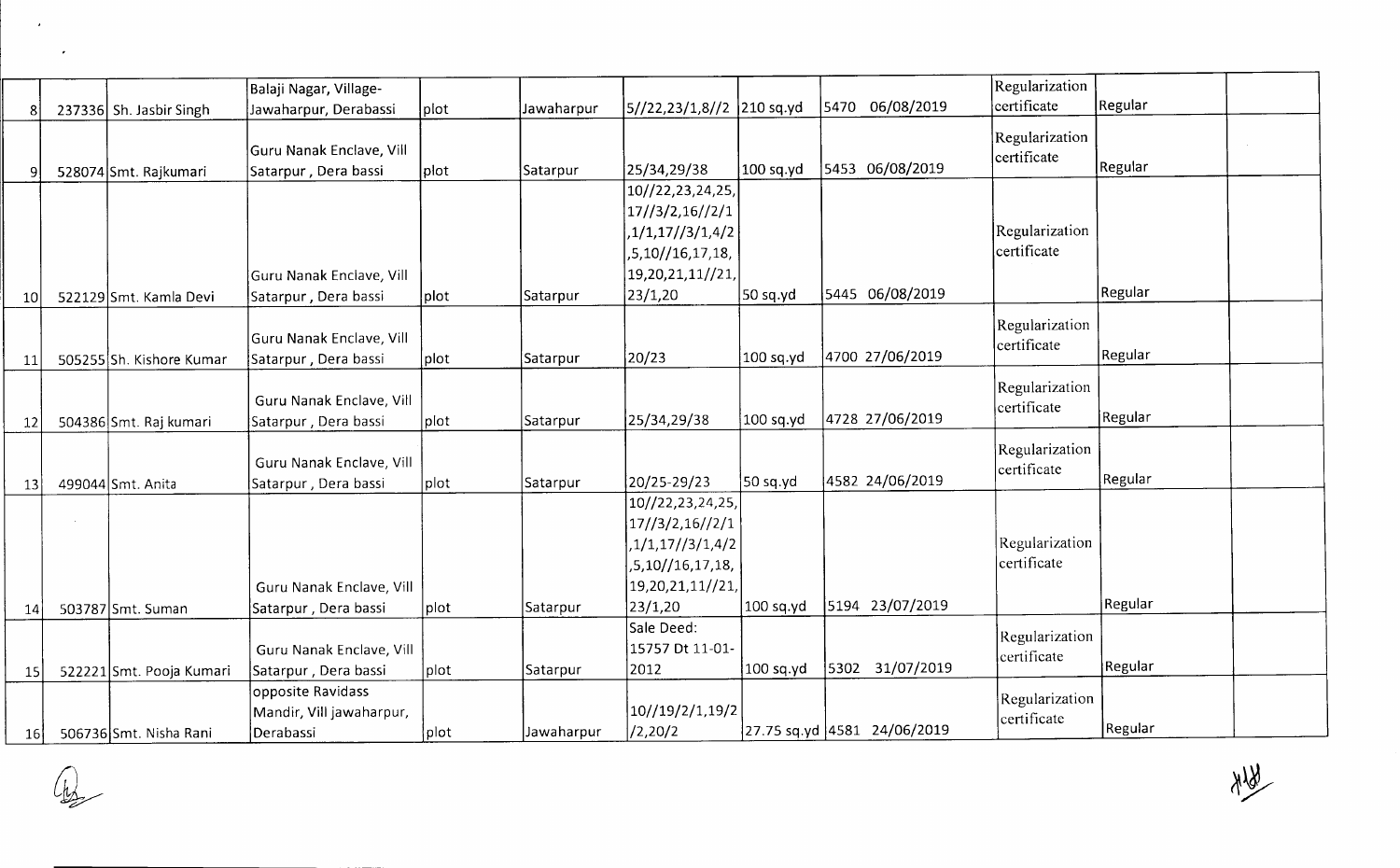|           |                             |                          |      |          | Sale Deed:                   |             |                             |                               |         |  |
|-----------|-----------------------------|--------------------------|------|----------|------------------------------|-------------|-----------------------------|-------------------------------|---------|--|
|           |                             | Guru Nanak Enclave, Vill |      |          | 15193 Dt: 02-01              |             |                             | Regularization<br>certificate |         |  |
| 17        | 509846 Smt. Reena Sangar    | Satarpur, Dera bassi     | plot | Satarpur | 2012                         | 100 sq.yd   | 5294 31/07/2019             |                               | Regular |  |
|           |                             |                          |      |          |                              |             |                             | Regularization                |         |  |
|           | Smt. Pooja Sharma           | Guru Nanak Enclave, Vill |      |          | Sale Deed: 5891              |             |                             | certificate                   |         |  |
| 18        | 522180 alias pooja kumari   | Satarpur, Dera bassi     | plot | Satarpur | Dt: 11-07-2012               | 100 sq.yd   | 5305 31/07/2019             |                               | Regular |  |
|           |                             |                          |      |          | Sale Deed:                   |             |                             | Regularization                |         |  |
|           |                             | Guru Nanak Enclave, Vill |      |          | 15872 Dt: 13-01-             |             |                             | certificate                   |         |  |
| 19        | 512299 Smt. Sunita Bansal   | Satarpur, Dera bassi     | plot | Satarpur | 2012                         |             | 50.00 sq.yd 5315 31/07/2019 |                               | Regular |  |
|           |                             |                          |      |          |                              |             |                             | Regularization                |         |  |
|           |                             | Guru Nanak Enclave, Vill |      |          | Sale Deed:16629              |             |                             | certificate                   |         |  |
| 20        | 520047 Sh. Shyam Vihari Pal | Satarpur, Dera bassi     | plot | Satarpur | Dt 01-02-2012                | $100$ sq.yd | 5288 31/07/2019             |                               | Regular |  |
|           |                             |                          |      |          |                              |             |                             | Regularization                |         |  |
|           |                             | Guru Nanak Enclave, Vill |      |          | Sale Deed 15065              |             |                             | certificate                   |         |  |
| 21        | 518066 Smt. Sudesh Singla   | Satarpur, Dera bassi     | plot | Satarpur | Dt 29-12-2011                | $86$ sq.yd  | 5316 31/07/2019             |                               | Regular |  |
|           |                             |                          |      |          | Sale Deed:                   |             |                             | Regularization                |         |  |
|           |                             | Guru Nanak Enclave, Vill |      |          | 19931 Dt 26-03-              |             |                             | certificate                   |         |  |
| 22        | 525016 Sh. Baby .E.         | Satarpur, Dera bassi     | plot | Satarpur | 2012                         | 100 sq.yd   | 5304 31/07/2019             |                               | Regular |  |
|           |                             |                          |      |          |                              |             |                             | Regularization                |         |  |
|           |                             | Guru Nanak Enclave, Vill |      |          | Sale Deed 18807              |             |                             | certificate                   |         |  |
| 23        | 525015 Sh. Kunjumon .G.     | Satarpur, Dera bassi     | plot | Satarpur | Dt 07-03-2012                | 76 sq.yd    | 5307 31/07/2019             |                               | Regular |  |
|           |                             |                          |      |          | Sale Deed:                   |             |                             | Regularization                |         |  |
|           |                             | Guru Nanak Enclave, Vill |      |          | 16945 Dt: 01-05-             |             |                             | certificate                   |         |  |
| 24        | 522134 Sh. Uma Bhardwaj     | Satarpur, Dera bassi     | plot | Satarpur | 2019                         | 60 sq.yd    | 5285 31/07/2019             |                               | Regular |  |
|           |                             |                          |      |          |                              |             |                             | Regularization                |         |  |
|           |                             | Guru Nanak Enclave, Vill |      |          | Sale Deed: 17344             |             |                             | certificate                   |         |  |
| <b>25</b> | 522124 Smt. Seema Sharma    | Satarpur, Dera bassi     | plot | Satarpur | Dt 13-02-2012                | 102 sq.yd   | 5301 31/07/2019             |                               | Regular |  |
|           |                             |                          |      |          | 10//22,23,24,25,             |             |                             |                               |         |  |
|           |                             |                          |      |          | 17//3/2,16//2/1              |             |                             |                               |         |  |
|           |                             |                          |      |          | ,1/1,17//3/1,4/2             |             |                             | Regularization                |         |  |
|           |                             |                          |      |          | ,5,10//16,17,18,             |             |                             | certificate                   |         |  |
|           |                             | Guru Nanak Enclave, Vill |      |          | 19, 20, 21, 11// 21, 102. 22 |             |                             |                               |         |  |
| <b>26</b> | 503735 Smt. Suman           | Satarpur, Dera bassi     | plot | Satarpur | 23/1,20                      | sq.yd       | 5192 23/07/2019             |                               | Regular |  |

 $x\sqrt{\hat{y}}$ 



 $\overline{\phantom{a}}$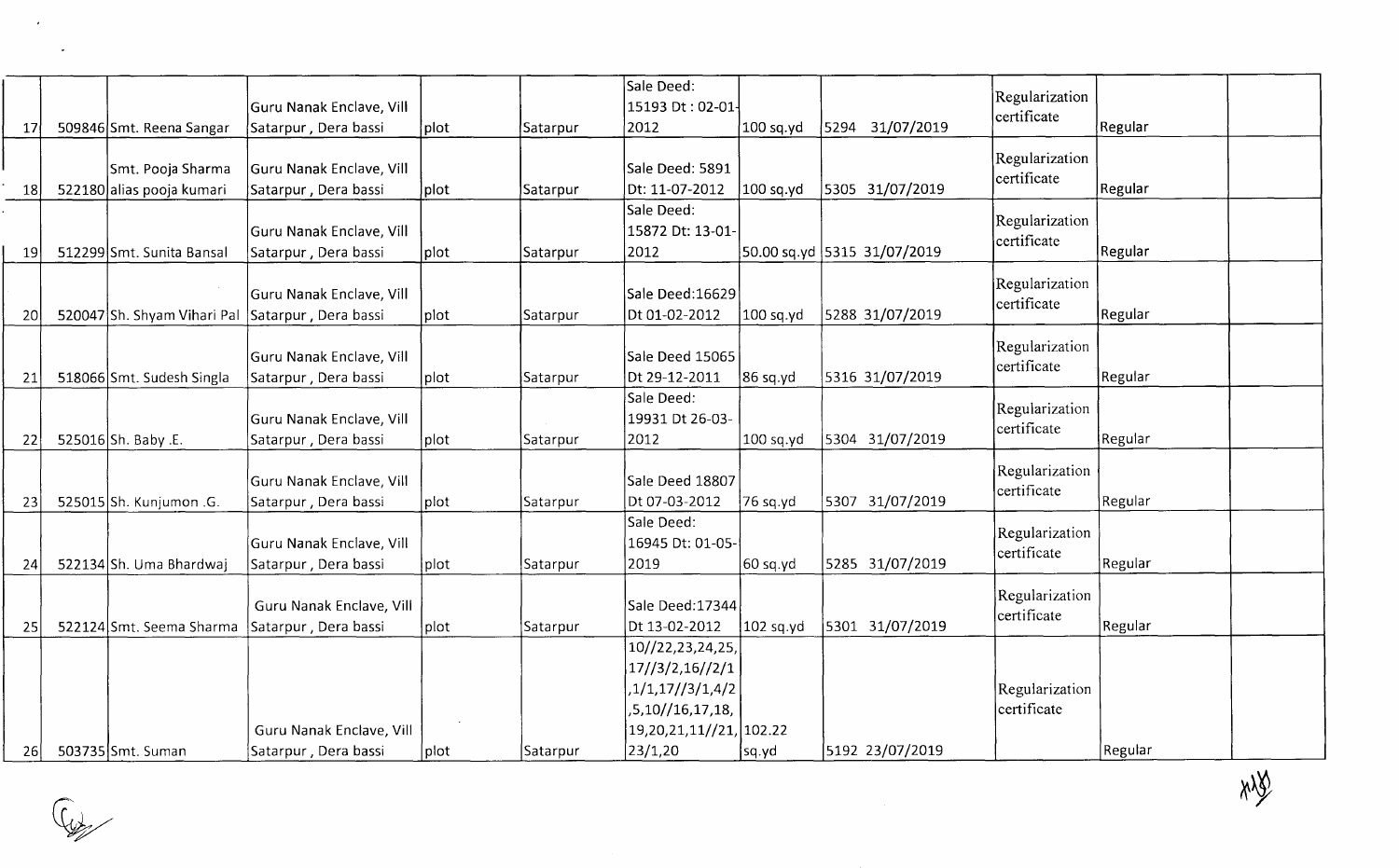|                 |              |                            |                          |      |          | Sale Deed:      |                       |                 | Regularization |         |  |
|-----------------|--------------|----------------------------|--------------------------|------|----------|-----------------|-----------------------|-----------------|----------------|---------|--|
|                 |              |                            | Guru Nanak Enclave, Vill |      |          | 15945 Dt 16-01- |                       |                 | certificate    |         |  |
| 27              |              | 507247 Sh. Ravinder Singh  | Satarpur, Dera bassi     | plot | Satarpur | 2012            | 50 sq.yd              | 5530 13/08/2019 |                | Regular |  |
|                 |              |                            |                          |      |          | Sale Deed:      |                       |                 | Regularization |         |  |
|                 |              | Sh. Sanjeev Singh          | Guru Nanak Enclave, Vill |      |          | 14086 Dt 14-12- |                       |                 | certificate    |         |  |
| 28              | 510803 Rawat |                            | Satarpur, Dera bassi     | plot | Satarpur | 2011            | 100 sq.yd             | 5729 27/08/2019 |                | Regular |  |
|                 |              |                            |                          |      |          |                 |                       |                 | Regularization |         |  |
|                 |              |                            | Guru Nanak Enclave, Vill |      |          | Sale Deed 14447 |                       |                 | certificate    |         |  |
| 29              |              | 510643 Smt. Hemlata Joshi  | Satarpur, Dera bassi     | plot | Satarpur | Dt: 20-12-2011  | 100 sq.yd             | 5547 13/08/2019 |                | Regular |  |
|                 |              |                            |                          |      |          |                 |                       |                 | Regularization |         |  |
|                 |              |                            | Guru Nanak Enclave, Vill |      |          | Sale Deed 15946 |                       |                 | certificate    |         |  |
| 30 <sup>1</sup> |              | 518662 Smt. Rama Devi      | Satarpur, Dera bassi     | plot | Satarpur | Dt 16-01-2012   | 100 sq.yd             | 5542 13/08/2019 |                | Regular |  |
|                 |              |                            |                          |      |          |                 |                       |                 | Regularization |         |  |
|                 |              |                            | Guru Nanak Enclave, Vill |      |          | Sale Deed 4250  |                       |                 | certificate    |         |  |
| 31              |              | 518319 Smt. Sunita Rani    | Satarpur, Dera bassi     | plot | Satarpur | Dt 08-02-2016   | 100 sq.yd             | 5548 13/08/2019 |                | Regular |  |
|                 |              |                            |                          |      |          |                 |                       |                 | Regularization |         |  |
|                 |              |                            | Guru Nanak Enclave, Vill |      |          | Sale Deed 1540  | 112.50                |                 | certificate    |         |  |
| 32              |              | 509826 Smt. Sunita         | Satarpur, Dera bassi     | plot | Satarpur | Dt 02-05-2013   | sq.yd                 | 5537 13/08/2019 |                | Regular |  |
|                 |              |                            |                          |      |          |                 |                       |                 | Regularization |         |  |
|                 |              | Smt. Manorma               | Guru Nanak Enclave, Vill |      |          |                 |                       |                 | certificate    |         |  |
| 33              |              | 520097 Sharma              | Satarpur, Dera bassi     | plot | Satarpur | 25/34,29/38     | 100 sq.yd             | 5536 13/08/2019 |                | Regular |  |
|                 |              |                            |                          |      |          |                 |                       |                 | Regularization |         |  |
|                 |              |                            | Guru Nanak Enclave, Vill |      |          |                 |                       |                 | certificate    |         |  |
| 34              |              | 517698 Sh. Shrikant Sharma | Satarpur, Dera bassi     | plot | Satarpur | 25/34,29/38     | $ 80 \text{ sq.yd} $  | 5538 13/08/2019 |                | Regular |  |
|                 |              |                            |                          |      |          |                 |                       |                 | Regularization |         |  |
|                 |              |                            | Guru Nanak Enclave, Vill |      |          | Sale Deed 20640 |                       |                 | certificate    |         |  |
| 35 <sub>l</sub> |              | 513236 Sh. Mohni Sharma    | Satarpur, Dera bassi     | plot | Satarpur | Dt 30-03-2012   | $100$ sq.yd           | 5541 13/08/2019 |                | Regular |  |
|                 |              |                            |                          |      |          |                 |                       |                 | Regularization |         |  |
|                 |              |                            | Guru Nanak Enclave, Vill |      |          | Sale Deed 15483 |                       |                 | certificate    |         |  |
| 36              |              | 518095 Sh. Sharda Garg     | Satarpur, Dera bassi     | plot | Satarpur | Dt 06-01-2012   | 100 sq.yd             | 5545 13/08/2019 |                | Regular |  |
|                 |              |                            |                          |      |          |                 |                       |                 | Regularization |         |  |
|                 |              | Smt. Seema                 | Guru Nanak Enclave, Vill |      |          | Sale Deed 4022  |                       |                 | certificate    |         |  |
| 37              |              | 529603 Chaudhary           | Satarpur, Dera bassi     | plot | Satarpur | Dt 11-06-2012   | $ 180 \text{ sq.yd} $ | 5546 13/08/2019 |                | Regular |  |

 $\overline{\phantom{a}}$ 

 $x\rightarrow \infty$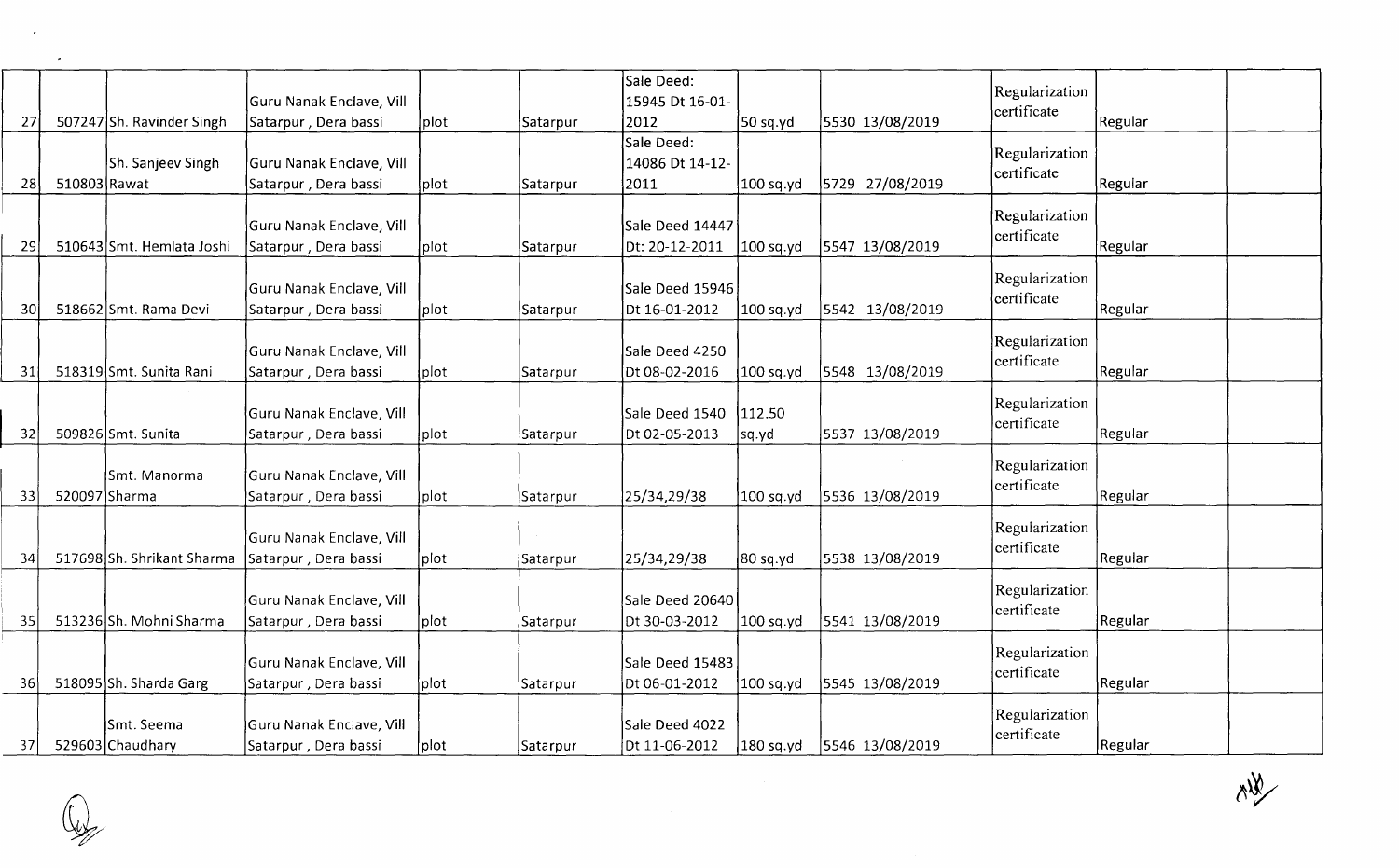| 38  | 513202 Smt. Anita Sachdeva                      | Guru Nanak Enclave, Vill<br>Satarpur, Dera bassi | plot | Satarpur        | 25/34,29/38      | $100$ sq.yd | 5549 13/08/2019             | Regularization<br>certificate | Regular |  |
|-----|-------------------------------------------------|--------------------------------------------------|------|-----------------|------------------|-------------|-----------------------------|-------------------------------|---------|--|
|     |                                                 |                                                  |      |                 | 10//22,23,24,25, |             |                             |                               |         |  |
|     |                                                 |                                                  |      |                 | 17/3/2,16//2/1   |             |                             |                               |         |  |
|     |                                                 |                                                  |      |                 | ,1/1,17//3/1,4/2 |             |                             | Regularization                |         |  |
|     |                                                 |                                                  |      |                 | ,5,10//16,17,18, |             |                             | certificate                   |         |  |
|     |                                                 | Guru Nanak Enclave, Vill                         |      |                 | 19,20,21,11//21, |             |                             |                               |         |  |
| 39  | 530742 Smt. Krishana Devi                       | Satarpur, Dera bassi                             | plot | Satarpur        | 23/1,20          |             | 112.5 sq.yd 5532 13/08/2019 |                               | Regular |  |
|     |                                                 |                                                  |      |                 |                  |             |                             |                               |         |  |
|     |                                                 | Guru Nanak Enclave, Vill                         |      |                 | Sale Deed 15486  |             |                             | Regularization<br>certificate |         |  |
| 40  | 510662 Sh. Kulwinder kumar Satarpur, Dera bassi |                                                  | plot | Satarpur        | Dt 06-01-2012    | 100 sq.yd   | 5543 13/08/2019             |                               | Regular |  |
|     |                                                 |                                                  |      |                 |                  |             |                             | Regularization                |         |  |
|     |                                                 | Guru Nanak Enclave, Vill                         |      |                 | Sale Deed 17846  |             |                             | certificate                   |         |  |
| 41  | 518330 sh. Richa Sharma                         | Satarpur, Dera bassi                             | plot | Satarpur        | Dt 21-02-2012    | 100 sq.yd   | 5534 13/08/2019             |                               | Regular |  |
|     |                                                 |                                                  |      |                 |                  |             |                             | Regularization                |         |  |
|     |                                                 | Guru Nanak Enclave, Vill                         |      |                 | Sale Deed 17193  |             |                             | certificate                   |         |  |
| 42  | 507255 Smt. Geeta Rawat                         | Satarpur, Dera bassi                             | plot | Satarpur        | Dt 09-02-2012    | 100 sq.yd   | 5544 13/08/2019             |                               | Regular |  |
|     |                                                 |                                                  |      |                 |                  |             |                             | Regularization                |         |  |
|     |                                                 | Guru Nanak Enclave, Vill                         |      |                 | Sale Deed 8847   |             |                             | certificate                   |         |  |
| 43  | 530870 Smt. Suntia Guleria                      | Satarpur, Dera bassi                             | plot | Satarpur        | Dt 05-02-2015    | 100 sq.yd   | 5539 13/08/2019             |                               | Regular |  |
|     |                                                 | Guru Nanak Enclave, Vill                         |      |                 | Sale Deed 15893  |             |                             | Regularization                |         |  |
| 44  | 517846 Shiv Charan Singh                        | Satarpur, Dera bassi                             | plot | Satarpur        | Dt 07-02-2013    | $100$ sq.yd | 5528 13/08/2019             | certificate                   | Regular |  |
|     |                                                 |                                                  |      |                 |                  |             |                             |                               |         |  |
|     |                                                 | Guru Nanak Enclave, Vill                         |      |                 | Sale Deed 15065  |             |                             | Regularization                |         |  |
| 45  | 518068 Smt. Sudesh Singla                       | Satarpur, Dera bassi                             | plot | Satarpur        | Dt 29-12-2011    | 86 sq.yd    | 5535 13/08/2019             | certificate                   | Regular |  |
|     |                                                 |                                                  |      |                 |                  |             |                             |                               |         |  |
|     |                                                 | Guru Nanak Enclave, Vill                         |      |                 | Sale Deed 18177  |             |                             | Regularization                |         |  |
| 46  | 511852 Smt. Sarita Negi                         | Satarpur, Dera bassi                             | plot | Satarpur        | Dt 24-02-2012    | $100$ sq.yd | 5531 13/08/2019             | certificate                   | Regular |  |
|     |                                                 |                                                  |      |                 |                  |             |                             | Regularization                |         |  |
|     |                                                 | Guru Nanak Enclave, Vill                         |      |                 | Sale Deed 17548  |             |                             | certificate                   |         |  |
| 471 | 529340 Sh. Vinod Singh                          | Satarpur, Dera bassi                             | plot | <b>Satarpur</b> | Dt 15-02-2012    | $100$ sq.yd | 5540 13/08/2019             |                               | Regular |  |

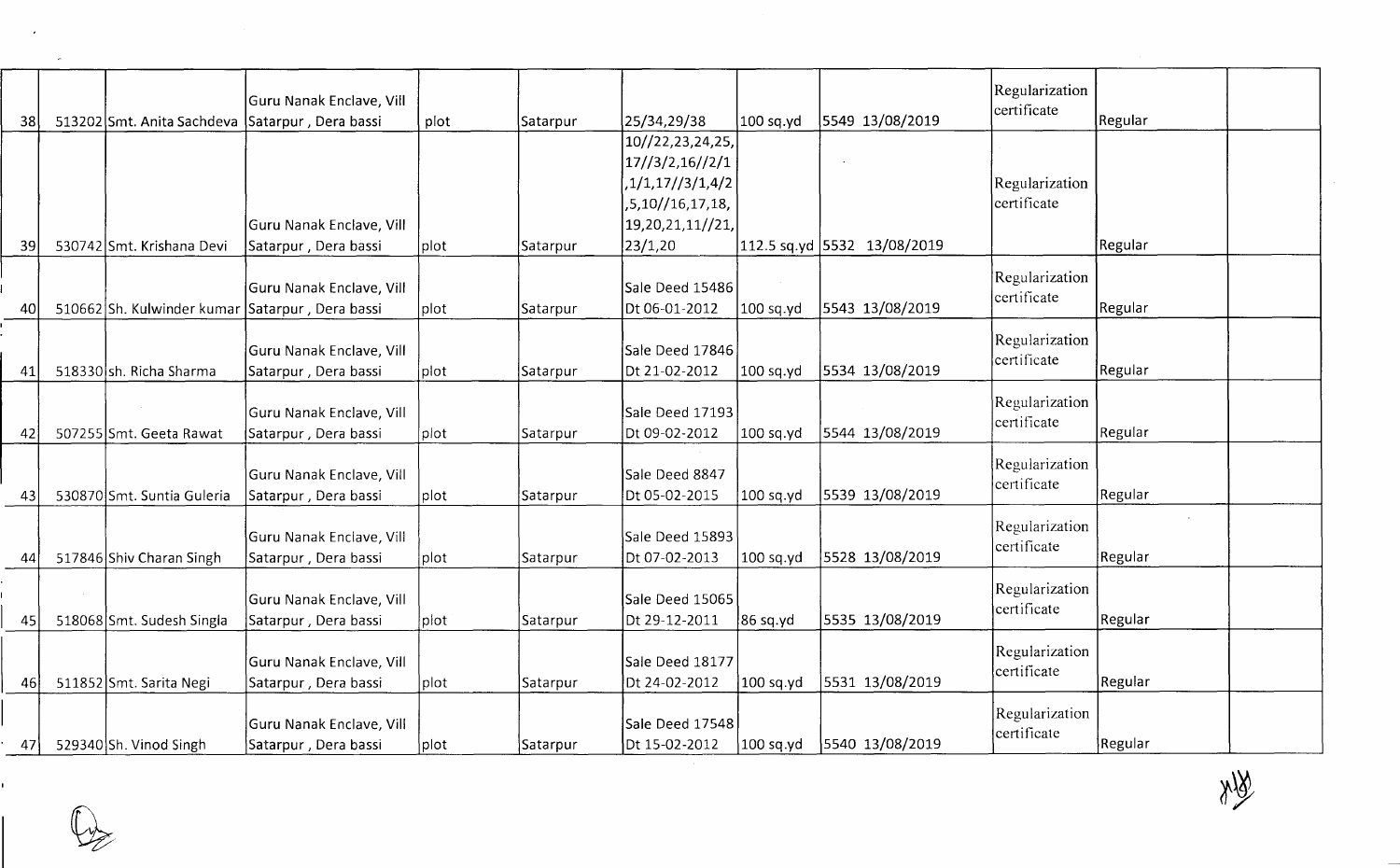|    |              |                           |                          |            |                 | 10//22,23,24,25,        |             |                 |                |         |  |
|----|--------------|---------------------------|--------------------------|------------|-----------------|-------------------------|-------------|-----------------|----------------|---------|--|
|    |              |                           |                          |            |                 | 17//3/2,16//2/1         |             |                 |                |         |  |
|    |              |                           |                          |            |                 | ,1/1,17//3/1,4/2        |             |                 | Regularization |         |  |
|    |              |                           |                          |            |                 | ,5,10//16,17,18,        |             |                 | certificate    |         |  |
|    |              |                           | Guru Nanak Enclave, Vill |            |                 | 19,20,21,11//21,        |             |                 |                |         |  |
| 48 |              | 532145 Sh.Rahis Ahmed     | Satarpur, Dera bassi     | plot       | <b>Satarpur</b> | 23/1,20                 | 80 sq.yd    | 5533 13/08/2019 |                | Regular |  |
|    |              |                           |                          |            |                 |                         |             |                 | Regularization |         |  |
|    |              |                           | Guru Nanak Enclave, Vill |            |                 | Sale deed 17944         |             |                 | certificate    |         |  |
| 49 |              | 510869 Smt. Poonam        | Satarpur, Dera bassi     | plot       | Satarpur        | Dt 21-02-2012           | 100 sq.yd   | 5292 31/07/2019 |                | Regular |  |
|    |              |                           |                          |            |                 |                         |             |                 | Regularization |         |  |
|    |              |                           | Guru Nanak Enclave, Vill |            |                 | Sale deed 234 Dt 127.11 |             |                 | certificate    |         |  |
| 50 |              | 522034 Smt. Chander Kala  | Satarpur, Dera bassi     | plot       | Satarpur        | 09-04-2012              | sq.yd       | 5308 31/07/2019 |                | Regular |  |
|    |              |                           |                          |            |                 |                         |             |                 |                |         |  |
|    |              |                           | Guru Nanak Enclave, Vill |            |                 | Sale Deed 19984         |             |                 | Regularization |         |  |
| 51 |              | 524301 Sh. Pankaj Rawat   | Satarpur, Dera bassi     | plot       | Satarpur        | dt 06-03-2012           | 100 sq.yd   | 5298 31/07/2019 | certificate    | Regular |  |
|    |              |                           |                          |            |                 |                         |             |                 |                |         |  |
|    |              |                           | Guru Nanak Enclave, Vill |            |                 | Sale Deed 17345         |             |                 | Regularization |         |  |
| 52 |              | 510860 Smt. Monika Dutta  | Satarpur, Dera bassi     | plot       | Satarpur        | Dt 13-02-2012           | $100$ sq.yd | 5312 31/07/2019 | certificate    | Regular |  |
|    |              |                           |                          |            |                 |                         |             |                 |                |         |  |
|    |              |                           | Guru Nanak Enclave, Vill |            |                 | Sale Deed 18223         |             |                 | Regularization |         |  |
| 53 |              | 510628 Smt. Vijay laxmi   | Satarpur, Dera bassi     | plot       | Satarpur        | Dt 27-02-2012           | 100 sq.yd   | 5309 31/07/2019 | certificate    | Regular |  |
|    |              |                           |                          |            |                 | 5//8/2,5//13/2,         |             |                 |                |         |  |
|    |              | Sh. Kulwant Singh         | Guru Nanak Enclave, Vill |            |                 | 5//18/1,5//23/2         |             |                 | Regularization |         |  |
| 54 | 499301 Banga |                           | Satarpur, Dera bassi     | Industrial | Jawaharpur      |                         | 200 sq.yd   | 5145 22/07/2019 | lcertificate   | Regular |  |
|    |              |                           |                          |            |                 |                         |             |                 |                |         |  |
|    |              | Smt. Manorma              | Guru Nanak Enclave, Vill |            |                 | Sale Deed 12342         |             |                 | Regularization |         |  |
| 55 |              | 520134 Sharma             | Satarpur, Dera bassi     | plot       | Satarpur        | Dt 23-11-2012           | 100 sq.yd   | 5303 31/07/2019 | certificate    | Regular |  |
|    |              |                           |                          |            |                 |                         |             |                 |                |         |  |
|    |              |                           | Guru Nanak Enclave, Vill |            |                 | Sale Deed 15444         |             |                 | Regularization |         |  |
|    |              |                           |                          |            |                 |                         |             |                 | certificate    |         |  |
| 56 |              | 509856 Sh. Johnson Sangar | Satarpur, Dera bassi     | plot       | Satarpur        | Dt 05-01-2012           | 100 sq.yd   | 5287 31/07/2019 |                | Regular |  |



 $\epsilon$ 

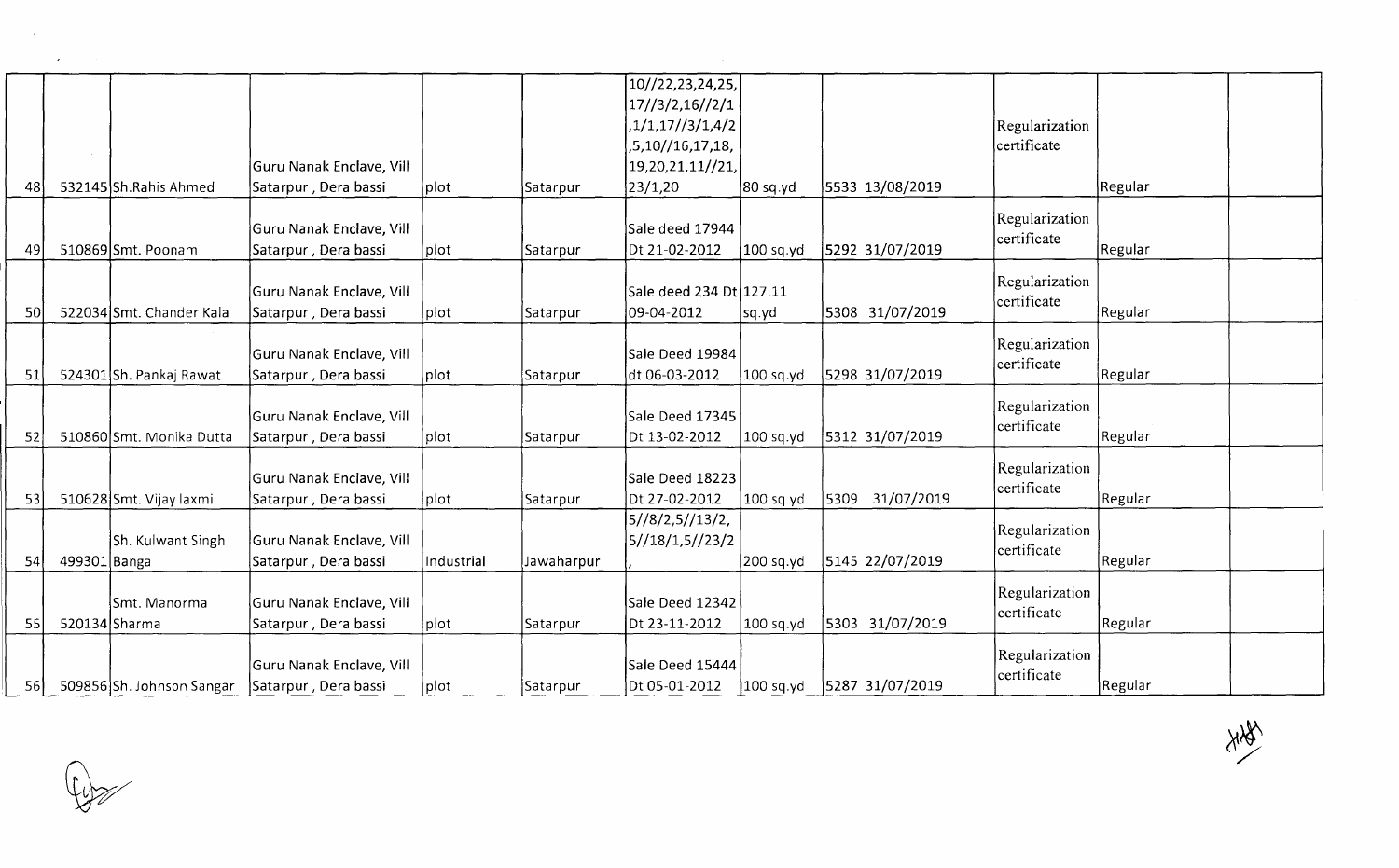|    |                          |                          |                |                 | 10//22,23,24,25, |             |                 |                               |         |  |
|----|--------------------------|--------------------------|----------------|-----------------|------------------|-------------|-----------------|-------------------------------|---------|--|
|    |                          |                          |                |                 | 17//3/2,16//2/1  |             |                 |                               |         |  |
|    |                          |                          |                |                 | ,1/1,17//3/1,4/2 |             |                 | Regularization                |         |  |
|    |                          |                          |                |                 | ,5,10//16,17,18, |             |                 | certificate                   |         |  |
|    |                          | Guru Nanak Enclave, Vill |                |                 | 19,20,21,11//21, |             |                 |                               |         |  |
| 57 | 504172 Sh. Gopal krishan | Satarpur, Dera bassi     | plot           | Satarpur        | 23/1,20          | $100$ sq.yd | 5235 26/07/2019 |                               | Regular |  |
|    |                          |                          |                |                 |                  |             |                 |                               |         |  |
|    |                          | Guru Nanak Enclave, Vill |                |                 | Sale Deed 16628  |             |                 | Regularization<br>certificate |         |  |
| 58 | 522184 Smt. Savitri Devi | Satarpur, Dera bassi     | plot           | <b>Satarpur</b> | Dt 01-02-2012    | 100 sq.yd   | 5300 31/07/2019 |                               | Regular |  |
|    |                          |                          |                |                 |                  |             |                 | Regularization                |         |  |
|    |                          | Guru Nanak Enclave, Vill |                |                 | Sale Deed 18806  |             |                 | certificate                   |         |  |
| 59 | 525022 Sh. Danial Mathew | Satarpur, Dera bassi     | plot           | Satarpur        | Dt 07-03-2012    | $133$ sq.yd | 5290 31/07/2019 |                               | Regular |  |
|    |                          |                          |                |                 |                  |             |                 | Regularization                |         |  |
|    |                          | Guru Nanak Enclave, Vill |                |                 | Sale Deed 16630  |             |                 | certificate                   |         |  |
| 60 | 521858 Sh. Ashok Kumar   | Satarpur, Dera bassi     | plot           | Satarpur        | Dt 01-02-2012    | 100 sq.yd   | 5311 31/07/2019 |                               | Regular |  |
|    |                          |                          |                |                 |                  |             |                 | Regularization                |         |  |
|    | Sh. Bhoopesh             | Guru Nanak Enclave, Vill |                |                 | Sale Deed 17389  |             |                 | certificate                   |         |  |
| 61 | 522046 Chander           | Satarpur, Dera bassi     | plot           | Satarpur        | Dt 13-02-2012    | 80 sq.yd    | 5313 31/07/2019 |                               | Regular |  |
|    |                          |                          |                |                 |                  |             |                 | Regularization                |         |  |
|    |                          | Guru Nanak Enclave, Vill |                |                 | Sale Deed 17167  |             |                 | certificate                   |         |  |
| 62 | 518100Sh. Diwakar Sharma | Satarpur, Dera bassi     | plot           | Satarpur        | Dt 09-02-2012    | $100$ sq.yd | 5306 31/07/2019 |                               | Regular |  |
|    |                          |                          |                |                 |                  |             |                 | Regularization                |         |  |
|    |                          | Guru Nanak Enclave, Vill |                |                 | Sale deed 17547  |             |                 | certificate                   |         |  |
| 63 | 526498 Smt. Suman Sharma | Satarpur, Dera bassi     | plot           | Satarpur        | dt 15-02-2012    | 100 sq.yd   | 5310 31/07/2019 |                               | Regular |  |
|    |                          |                          |                |                 |                  |             |                 | Regularization                |         |  |
|    |                          | Guru Nanak Enclave, Vill |                |                 | Sale Deed 17152  |             |                 | certificate                   |         |  |
| 64 | 508263 Sh. Nirmala       | Satarpur, Dera bassi     | plot           | Satarpur        | Dt 08-02-2012    | 100 sq.yd   | 5289 31/07/2019 |                               | Regular |  |
|    |                          |                          |                |                 |                  |             |                 | Regularization                |         |  |
|    |                          | Guru Nanak Enclave, Vill |                |                 | Sale Deed 2354   |             |                 | certificate                   |         |  |
| 65 | 524302 Sh. Neeraj Rawat  | Satarpur, Dera bassi     | $ plot\rangle$ | Satarpur        | Dt 14-05-2012    | $100$ sq.yd | 5297 31/07/2019 |                               | Regular |  |
|    |                          |                          |                |                 | Sale deed 17848  |             |                 | Regularization                |         |  |
|    |                          | Guru Nanak Enclave, Vill |                |                 |                  |             | 5299 31/07/2019 | certificate                   |         |  |
| 66 | 521991 Smt. Geeta Grover | Satarpur, Dera bassi     | plot`          | Satarpur        | dt 21-02-2012    | $100$ sq.yd |                 |                               | Regular |  |

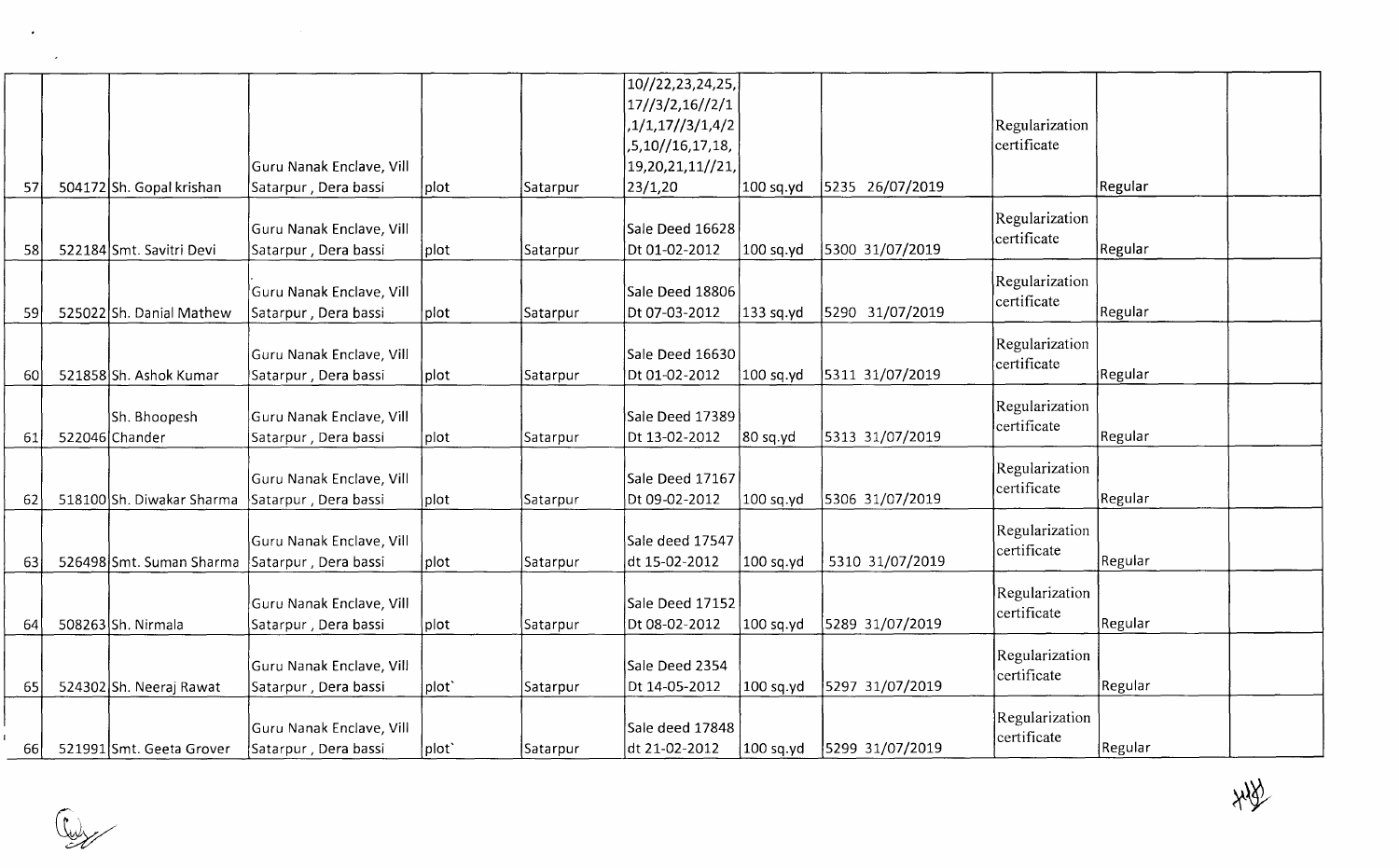| 67 |                | 499046 Sh. Kuldeep                                      | Guru Nanak Enclave, Vill<br>Satarpur, Dera bassi | Commercial | Satarpur   | Sale Deed 1440<br>Dt 22-07-2015                      | 50 sq.yd  | 5282 31/07/2019             | Regularization<br>certificate  | Regular        |  |
|----|----------------|---------------------------------------------------------|--------------------------------------------------|------------|------------|------------------------------------------------------|-----------|-----------------------------|--------------------------------|----------------|--|
| 68 |                | 530937 Smt. Indrawati                                   | Guru Nanak Enclave, Vill<br>Satarpur, Dera bassi | plot       | Satarpur   | Sale Deed 14152<br>Dt 14-12-2011                     | 100 sq.yd | 5581 16/08/2019             | Regularization<br>certificate  | Regular        |  |
| 69 |                | Sh. Jagmohan<br>through applicant<br>521060 Smt. Sarita | Guru Nanak Enclave, Vill<br>Satarpur, Dera bassi | plot       | Satarpur   | Sale Deed 17170<br>Dt 09-02-2012                     | 100 sq.yd | 5568 16/08/2019             | Regularization<br>certificate  | Regular        |  |
| 70 |                | 506747 Smt. Kamla Devi                                  | Guru Nanak Enclave, Vill<br>Satarpur, Dera bassi | plot       | Satarpur   | Sale Deed<br>14/2017-<br>18/1/1185 Dt 09-<br>01-2015 | [65 sq.yd | 5732 27/08/2019             | Regularization<br>certificate  | Regular        |  |
| 71 | $518669$ Yadav | <b>Sh. Ram Bahadur</b>                                  | Guru Nanak Enclave, Vill<br>Satarpur, Dera bassi | plot       | Satarpur   | Sale deed 14446<br>Dt 20-12-2011                     | 100 sq.yd | 5731 27/08/2019             | Regularization<br>certificate  | <b>Regular</b> |  |
| 72 |                | 509866 Smt. Reena Sangar                                | Guru Nanak Enclave, Vill<br>Satarpur, Dera bassi | Commercial | Satarpur   | Sale Deed 16436<br>Dt 15-01-2012                     | 50 sq.yd  | 5728 27/08/2019             | Regularization<br>certificate  | Regular        |  |
| 73 | 514042 joshi   | Sh. Vinod Kumar                                         | Guru Nanak Enclave, Vill<br>Satarpur, Dera bassi | Commercial | Satarpur   | Sale Deed 15485<br>Dt 06-01-2012                     | [50 sq.yd | 5730 27/08/2019             | Regularization<br>certificate  | Regular        |  |
| 74 |                | Sh. Dwipayan<br>498783 Ganguly                          | Guru Nanak Enclave, Vill<br>Satarpur, Dera bassi | Industrial | Jawaharpur | 5//22,5//23/1,8<br>1/2                               | 85 sq.yd  | 6422 22/10/2019             | Regularization<br>certificate  | Regular        |  |
| 75 |                | 117774 Smt. Kalawati                                    | Guru Nanak Enclave, Vill<br>Satarpur, Dera bassi | plot       | Satarpur   | Sale Deed 16826<br>Dt 03-02-2012                     | 100 sq.yd | 6423 22/10/2019             | Regularization<br>certificate  | Regular        |  |
| 76 |                | 509509 Sh. Parmod Kumar                                 | Guru Nanak Enclave, Vill<br>Satarpur, Dera bassi | plot       | Satarpur   | Sale Deed 9956<br>Dt 25-09-2012                      |           | 112.5 sq.yd 5829 03/09/2019 | Regularization<br>certificate  | Regular        |  |
| 77 |                | 500744 Smt. Samlawati Devi Satarpur, Dera bassi         | Guru Nanak Enclave, Vill                         | Commercial | Satarpur   | Sale deed 2185<br>Dt 16-09-2015                      | 50 sq.yd  | 6691 14/11/2019             | Regularization<br>lcertificate | Regular        |  |

 $\mathbb{Q}$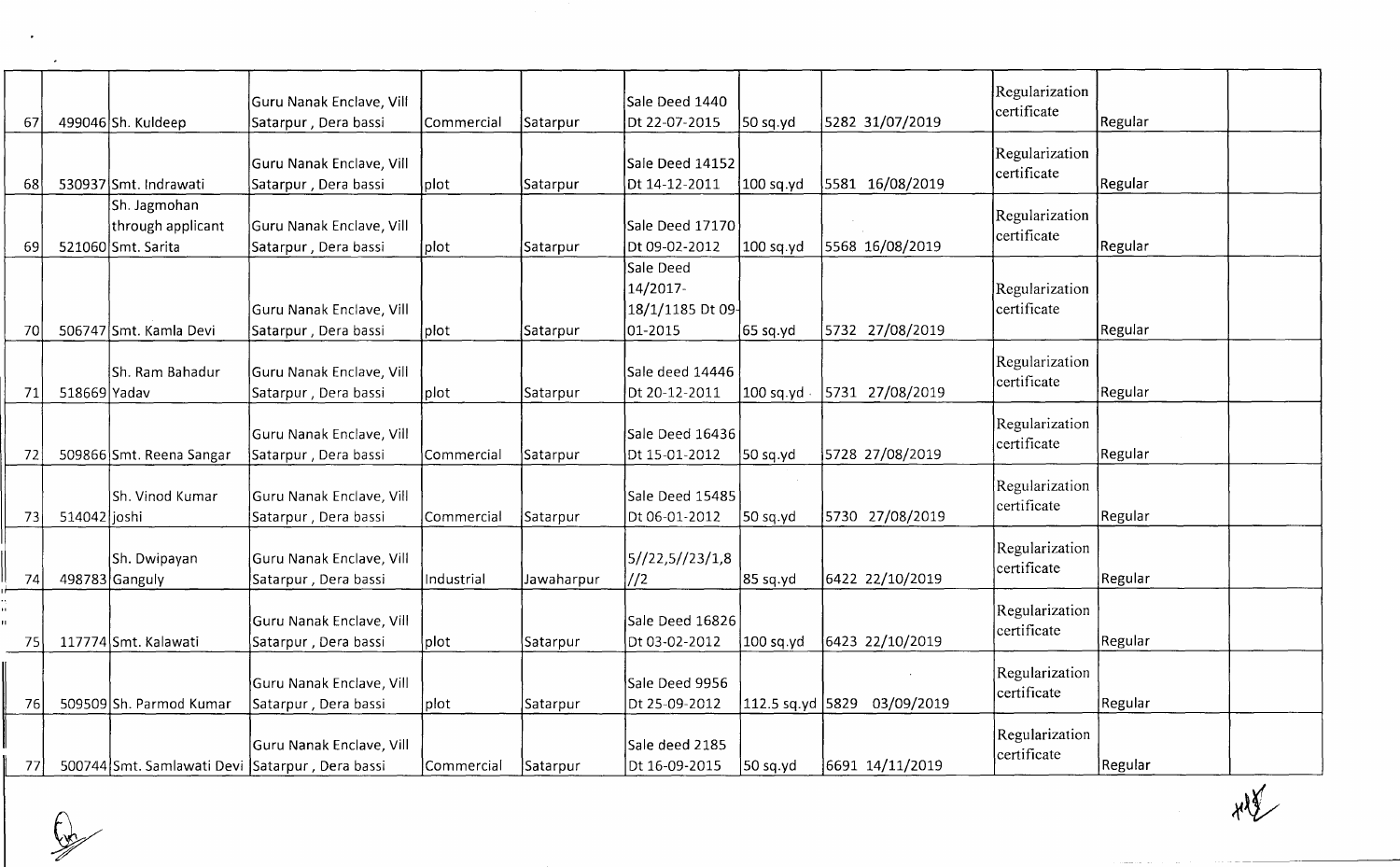|    |               |                         | Balaji Nagar, Village-   | industrial    |            | 5//8/2,13/2,18/  |             |                             | Regularization |                |  |
|----|---------------|-------------------------|--------------------------|---------------|------------|------------------|-------------|-----------------------------|----------------|----------------|--|
| 78 |               | 233068 Sh. Avtar Singh  | Jawaharpur, Derabassi    | building      | Jawaharpur | 1,23/2           | 195 sq.yd   | 5448 06/08/2019             | certificate    | Regular        |  |
|    |               |                         |                          |               |            |                  |             |                             | Regularization |                |  |
|    |               |                         | Guru Nanak Enclave, Vill |               |            | Sale deed 4381   |             |                             | certificate    |                |  |
| 79 |               | 521079 Miss. Anshul     | Satarpur, Dera bassi     | plot          | Satarpur   | Dt 15-06-2012    | $100$ sq.yd | 5286 31/07/2019             |                | <b>Regular</b> |  |
|    |               |                         |                          |               |            |                  |             |                             | Regularization |                |  |
|    |               |                         | Guru Nanak Enclave, Vill |               |            | Sale Deed 1539   |             |                             | certificate    |                |  |
| 80 |               | 509836 Smt. Simran Rani | Satarpur, Dera bassi     | plot          | Satarpur   | Dt 02-05-2013    | 100 sq.yd   | 5314 31/07/2019             |                | Regular        |  |
|    |               |                         |                          |               |            |                  |             |                             | Regularization |                |  |
|    |               | Smt. Manorma            | Guru Nanak Enclave, Vill |               |            |                  | 112.50      |                             | certificate    |                |  |
| 81 | 520202 Sharma |                         | Satarpur, Dera bassi     | plot          | Satarpur   | 25/34,29/38      | sq.yd       | 5447 06/08/2019             |                | Regular        |  |
|    |               |                         |                          |               |            |                  |             |                             | Regularization |                |  |
|    |               | Smt. Manorma            | Guru Nanak Enclave, Vill |               |            |                  |             |                             | certificate    |                |  |
| 82 | 520120 Sharma |                         | Satarpur, Dera bassi     | plot          | Satarpur   | 25/34,29/38      | 100 sq.yd   | 5452 06/08/2019             |                | Regular        |  |
|    |               | Smt. Manorma            | Guru Nanak Enclave, Vill |               |            |                  |             |                             | Regularization |                |  |
| 83 | 520212 Sharma |                         | Satarpur, Dera bassi     | plot          |            |                  |             |                             | certificate    |                |  |
|    |               |                         |                          |               | Satarpur   | 25/34,29/38      | $100$ sq.yd | 5464 06/08/2019             |                | Regular        |  |
|    |               |                         | Guru Nanak Enclave, Vill |               |            | Sale Deed 16630  |             |                             | Regularization |                |  |
| 84 |               | 521774 Sh. Ashok Kumar  | Satarpur, Dera bassi     | plot          | Satarpur   | Dt 01-02-2012    | 100 sq.yd   | 5465 06/08/2019             | certificate    | Regular        |  |
|    |               |                         |                          |               |            | 10//22,23,24,25, |             |                             |                |                |  |
|    |               |                         |                          |               |            | 17//3/2,16//2/1  |             |                             |                |                |  |
|    |               |                         |                          |               |            | 1/1, 17/3/1, 4/2 |             |                             | Regularization |                |  |
|    |               |                         |                          |               |            | ,5,10//16,17,18, |             |                             | certificate    |                |  |
|    |               | Smt. Manorma            | Guru Nanak Enclave, Vill |               |            | 19,20,21,11//21, |             |                             |                |                |  |
| 85 | 520144 Sharma |                         | Satarpur, Dera bassi     | <b>J</b> plot | Satarpur   | 23/1,20          |             | 112.5 sq.yd 5466 06/08/2019 |                | Regular        |  |
|    |               |                         |                          |               |            | 10//22,23,24,25, |             |                             |                |                |  |
|    |               |                         |                          |               |            | 17/3/2,16//2/1   |             |                             |                |                |  |
|    |               |                         |                          |               |            | ,1/1,17//3/1,4/2 |             |                             | Regularization |                |  |
|    |               |                         |                          |               |            | ,5,10//16,17,18, |             |                             | certificate    |                |  |
|    |               |                         | Guru Nanak Enclave, Vill |               |            | 19,20,21,11//21, |             |                             |                |                |  |
| 86 |               | 519284 Sh. Rajbir Singh | Satarpur, Dera bassi     | plot          | Satarpur   | 23/1,20          | 100 sq.yd   | $ 533 \t31/01/2020$         |                | l Regular      |  |

 $\mathcal{L}^{\text{max}}_{\text{max}}$  ,  $\mathcal{L}^{\text{max}}_{\text{max}}$ 

 $\begin{picture}(20,20) \put(0,0){\vector(1,0){10}} \put(15,0){\vector(1,0){10}} \put(15,0){\vector(1,0){10}} \put(15,0){\vector(1,0){10}} \put(15,0){\vector(1,0){10}} \put(15,0){\vector(1,0){10}} \put(15,0){\vector(1,0){10}} \put(15,0){\vector(1,0){10}} \put(15,0){\vector(1,0){10}} \put(15,0){\vector(1,0){10}} \put(15,0){\vector(1,0){10}} \put(15,0){\vector(1$ 

 $\langle \bullet \rangle$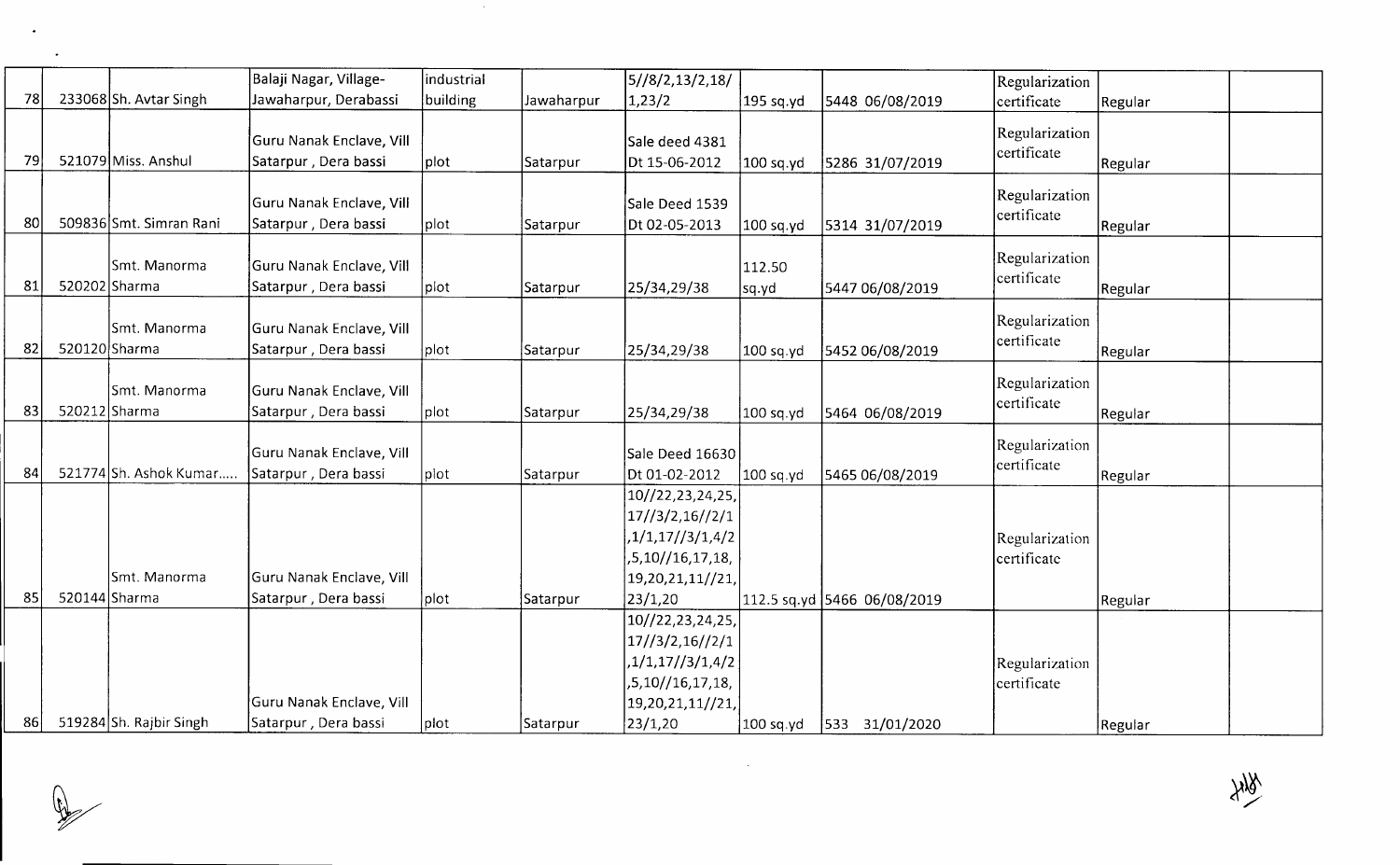| 87 | 503621 Sh. Gurdial Singh | Guru Nanak Enclave, Vill<br>Satarpur, Dera bassi | Iplot | Satarpur | Sale Deed 16866<br>Dt 03-02-2012 | 100 sq.yd |      | $1000$ 15/04/2021 | Regularization  <br>certificate  | <b>Regular</b> |  |
|----|--------------------------|--------------------------------------------------|-------|----------|----------------------------------|-----------|------|-------------------|----------------------------------|----------------|--|
| 88 | 543424 Sh. Vivek Sawhney | Guru Nanak Enclave, Vill<br>Satarpur, Dera bassi | Iplot | Satarpur | Sale Deed 16276<br>Dt 23-01-2012 | 100 sq.yd | 1081 | 16/04/2021        | Regularization  <br>lcertificate | <b>Regular</b> |  |

the contract of the contract of the

 $x\frac{1}{2}$ 

 $\widehat{\mathcal{L}}$ 

 $\bullet$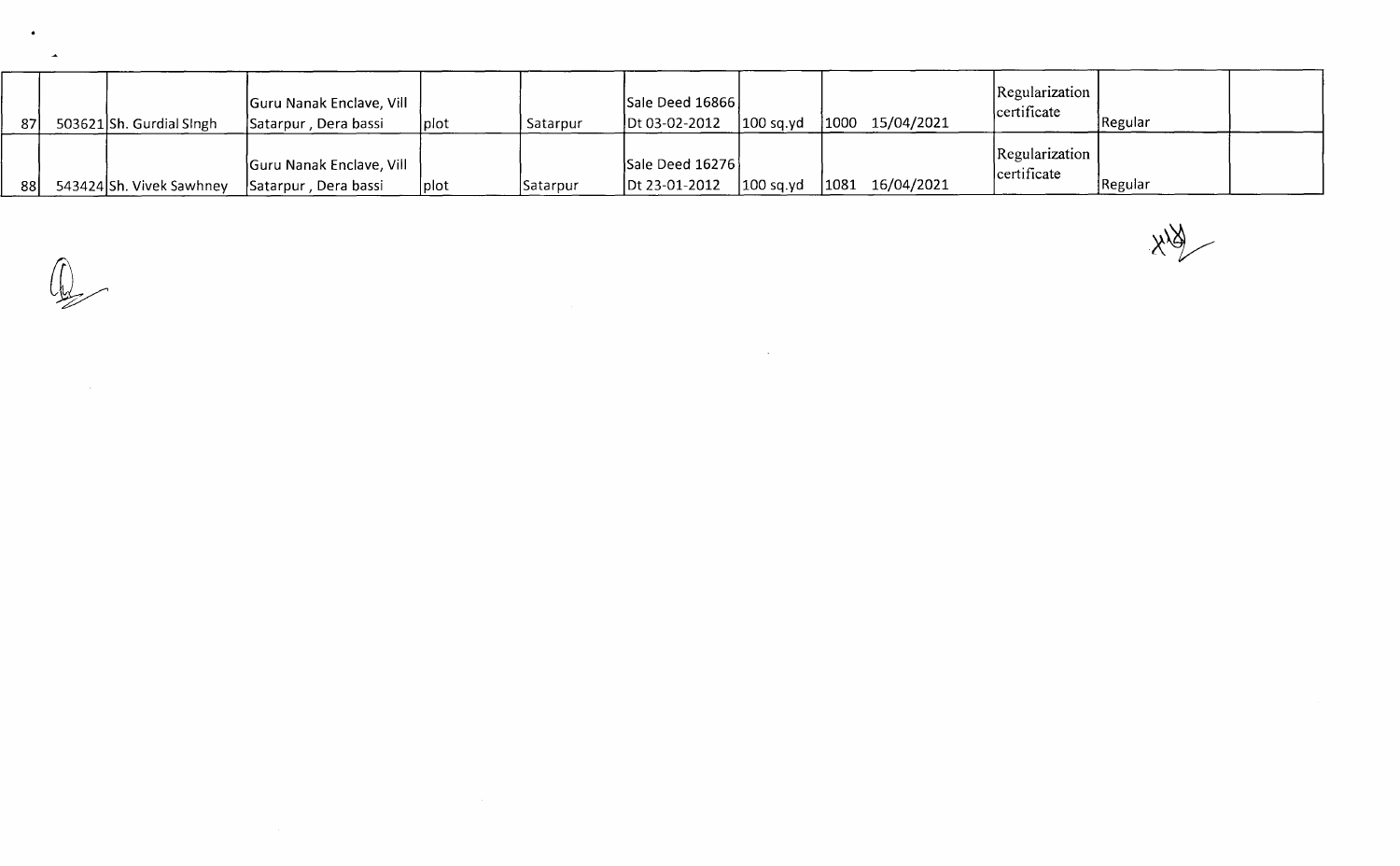|         |          |                                 |                                                              |             |         | APPROVED LIST OF PLOTS/COLONIES (Rupnagar) |                   |                                                                    |                               |                                                    |         |
|---------|----------|---------------------------------|--------------------------------------------------------------|-------------|---------|--------------------------------------------|-------------------|--------------------------------------------------------------------|-------------------------------|----------------------------------------------------|---------|
| Sr. No. | App. No. | Name of Applicant               | Name of Colony                                               | <b>Type</b> | village | Khasra No. Area                            |                   | Provisional regularization Validity of<br>certificate (No. & date) | Certificate                   | Type of<br>Certificate<br>(Regular/<br>Provisional | Remarks |
|         | 498387   | Sh. Jagtej Singh                | Sahota Colony, Vill Sahota,<br>Anandpur Sahib,<br>Roopnagar  | plot        | sahota  | 173/2/2/3/2                                | 347.875<br>Sq. Yd | 5296 31/07/2019                                                    | Regularization<br>certificate | Regular                                            |         |
|         | 499778   | Smt. Rajbinder kaur<br>Ichanna  | Sahota Colony, Vill Sahota,<br>Anandpur Sahib,<br> Roopnagar | building    | Sahota  |                                            |                   | 173/2/2/3/2 151 Sq. Yd  5830 03/09/2019                            | Regularization<br>certificate | Regular                                            |         |
|         | 545486   | Sh. Surinder Pal Singh<br> Mann | Sahota Colony, Vill Sahota,<br>Anandpur Sahib,<br>Roopnagar  | plot        | sahota  | Sale Deed-<br>500 dated<br>05/07/2006      |                   | 618 Sq. Yd. 1628 16/06/2021                                        | Regularization<br>certificate | regular                                            |         |

ANY

 $\bigcirc$ 

 $\sim 400$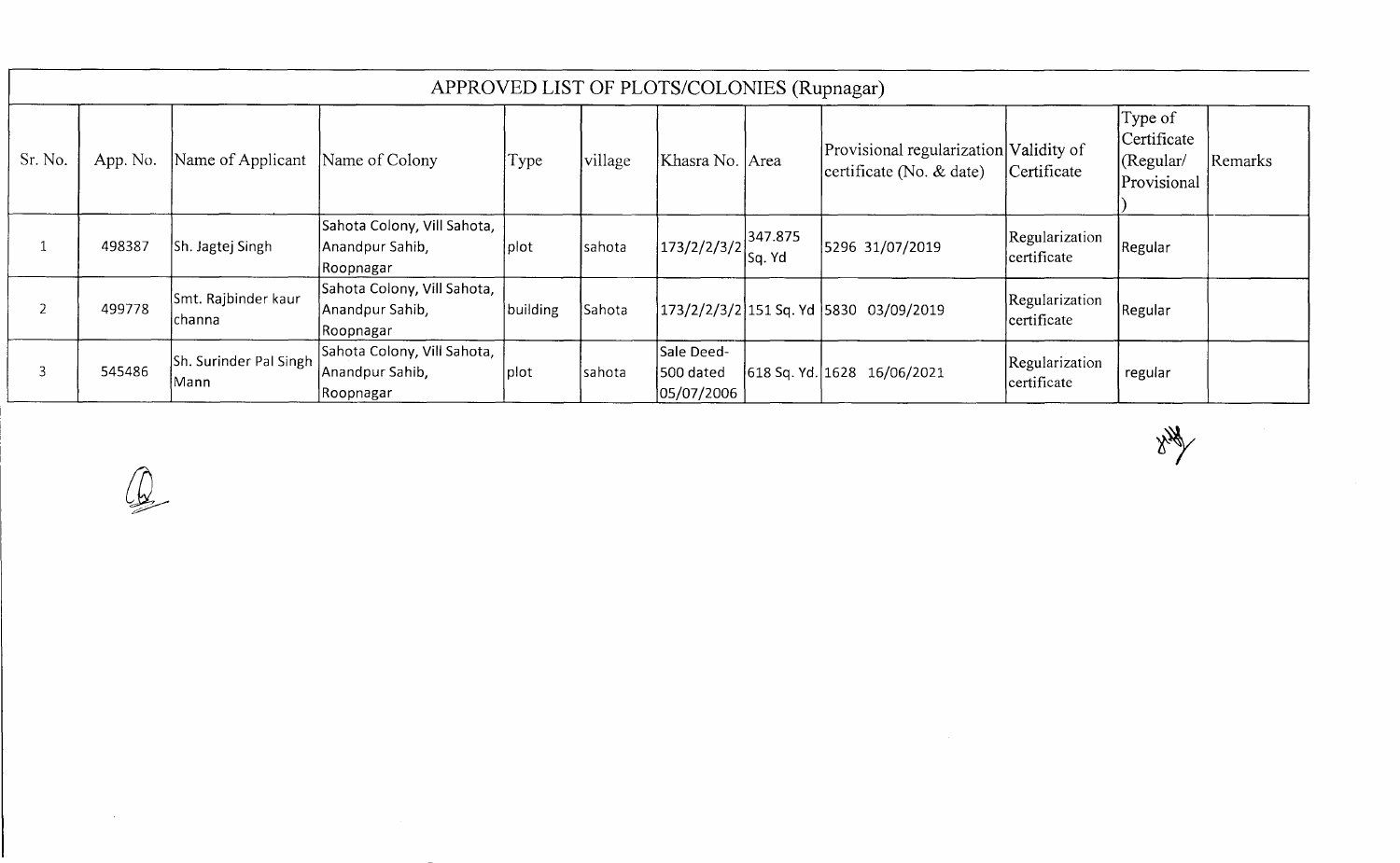| é<br>с            |  |
|-------------------|--|
| ١<br>$\mathbf{v}$ |  |

|                | <b>APPROVED LIST OF PLOTS/COLONIES (Patiala)</b> |                                  |                                                        |      |                            |                                                                                                       |            |                                                        |                               |         |         |  |
|----------------|--------------------------------------------------|----------------------------------|--------------------------------------------------------|------|----------------------------|-------------------------------------------------------------------------------------------------------|------------|--------------------------------------------------------|-------------------------------|---------|---------|--|
| Sr. No.        | App. No.                                         | Name of Applicant Name of Colony |                                                        | Type | Village                    | Khasra No.                                                                                            | Area       | Provisional regularization<br>certificate (No. & date) | Validity of Certificate       |         | Remarks |  |
|                | 521460                                           | Muskaan Arora                    | Gagan Vihar Phase-III, Vill<br>Dhakansu kalan, Rajpura | plot | Dhakansu<br>kalan          | 1507//222/1                                                                                           | 200 Sq. Yd | 5446 06/08/2019                                        | Regularization<br>certificate | Regular |         |  |
| $\overline{2}$ | 527827                                           | Sh. Arun Saini                   | Dashmesh Enclave, vill<br>Dhakansu kalan, Rajpura      | plot | Dhakansu<br>kalan          | 778,779,780,<br>781,782/2,78<br>3/2,784                                                               | 186 Sq. Yd | 5469 06/08/2019                                        | Regularization<br>certificate | Regular |         |  |
| 3              | 505152                                           | Sh. Supinder Singh               | Gobind Vihar phase-I, Vill<br>Dhakansu kalan, Rajpura  | plot | Dhakansu<br>kalan          | 930/468                                                                                               | 100 Sq. Yd | 5450 06/08/2019                                        | Regularization<br>certificate | Regular |         |  |
| 4              | 522308                                           | Smt. Karamjeet kaur              | Ekta Colony, vill Dhankansu<br>kalan, Rajpura          | plot | Dhakansu<br>kalan          | 737                                                                                                   | 200 Sq. Yd | 5451 06/08/2019                                        | Regularization<br>certificate | Regular |         |  |
| 5              | 524203                                           | Sh. Malkit Singh                 | Dada Chouhan Enclave, Vill<br>Shamdoo, Rajpura         | plot | Dhakansu<br>kalan          | Sale Deed<br>1819                                                                                     | 250 Sq. Yd | 6128 25/09/2019                                        | Regularization<br>certificate | Regular |         |  |
| 6              | 523679                                           | Sh. Manjeet singh                | Ekta Colony, vill Dhankansu<br>kalan, Rajpura          | plot | Dhakansu<br>kalan          | 770/1                                                                                                 | 225 Sq. Yd | 5219 25/07/2019                                        | Regularization<br>certificate | Regular |         |  |
| $\overline{7}$ | 538641                                           | Smt. Bala Devi                   | Dada Chouhan Enclave, Vill<br>Shamdoo, Rajpura         | plot | Shamdoo                    | 9//6 min, 15,<br>14, 6//15, 16,<br>9//5/1, 6 min,<br>7, 16/1,<br>10//22/1 min,<br>19, 20, 22/1<br>min | 200 Sq. Yd | 5918 10/09/2019                                        | Regularization<br>certificate | Regular |         |  |
| 8              | 498822                                           | Smt. Charanjit kaur              | Guru Nanak Nagar, Nalash<br>Road, Rajpura              | plot | Nalash<br>Road,<br>Rajpura | 9/22/1, 21,<br>19/2/1,<br>10/25/2,<br>19//9/2/2                                                       | 175 Sq. Yd | 5749 28/08/2019                                        | Regularization<br>certificate | Regular |         |  |
| 9              | 537847                                           | Sh. Desa Singh                   | Dada Chouhan Enclave, Vill<br>Shamdoo, Rajpura         | plot | Shamdoo                    | sale deed-<br>3536 dated<br>$31 - 08 - 2007$                                                          | 200 Sq. Yd | 5917 10/09/2019                                        | Regularization<br>certificate | Regular |         |  |

 $X/\overline{X}$ 

 $\begin{picture}(20,20) \put(0,0){\line(1,0){10}} \put(15,0){\line(1,0){10}} \put(15,0){\line(1,0){10}} \put(15,0){\line(1,0){10}} \put(15,0){\line(1,0){10}} \put(15,0){\line(1,0){10}} \put(15,0){\line(1,0){10}} \put(15,0){\line(1,0){10}} \put(15,0){\line(1,0){10}} \put(15,0){\line(1,0){10}} \put(15,0){\line(1,0){10}} \put(15,0){\line(1$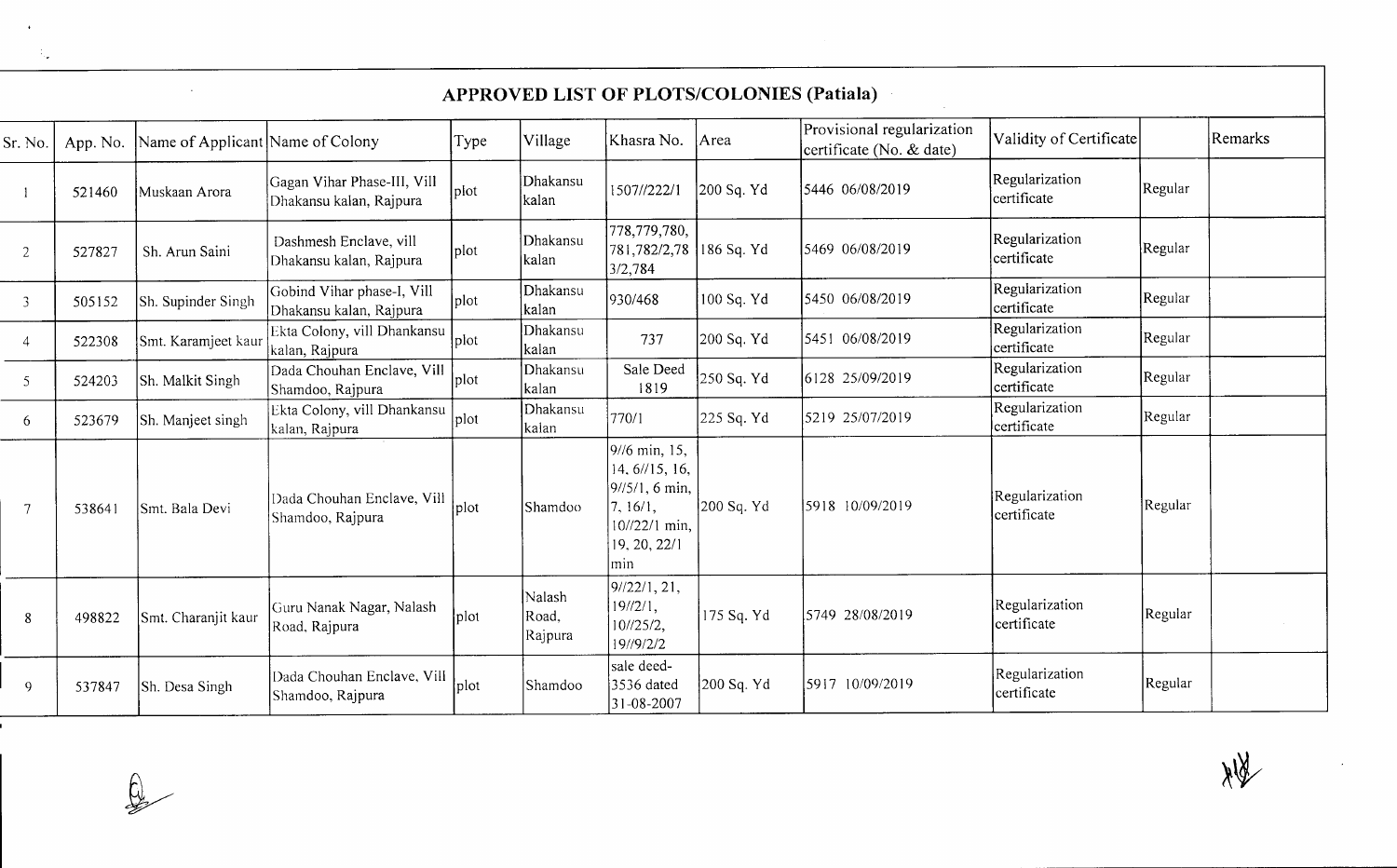| 10 | 522043 | Central Bank of<br>India (Through<br>Authroised Person<br>Sh. Shishir Shukla) | Dada Chouhan Enclave, Vill<br>Shamdoo, Rajpura          | plot     | Shamdoo                    | Sale Deed-<br>3016 dated<br>03-08-2012                                                                                                                                | 472 Sq. Yd | 5919 10/09/2019 | Regularization<br>certificate | Regular |
|----|--------|-------------------------------------------------------------------------------|---------------------------------------------------------|----------|----------------------------|-----------------------------------------------------------------------------------------------------------------------------------------------------------------------|------------|-----------------|-------------------------------|---------|
| 11 | 521216 | Smt. Balwinder<br>kaur                                                        | Dashmesh Enclave, vill<br>Dhakansu kalan, Rajpura       | building | Dhakansu<br>kalan          | Sale Deed-<br>7571 dated<br>14-02-2011                                                                                                                                | 77 Sq. Yd  | 6177 09/10/2019 | Regularization<br>certificate | Regular |
| 12 | 520192 | Sh. Amardeep Singh                                                            | Dada Chouhan Enclave, Vill<br>Shamdoo, Rajpura          | plot     | Shamdoo                    | 21/13                                                                                                                                                                 | 150 Sq. Yd | 5635 21/08/2019 | Regularization<br>certificate | Regular |
| 13 | 523683 | Sh. Jagtar Singh                                                              | Guru Nanak Nagar, Nalash<br>Road, Rajpura               | plot     | Nalash<br>Road,<br>Rajpura | 9//19/2, 20,<br>10/16                                                                                                                                                 | 66 Sq. Yd  | 5634 21/08/2019 | Regularization<br>certificate | Regular |
| 14 | 521317 | Sh. Satbir                                                                    | Dada Chouhan Enclave, Vill<br>Shamdoo, Rajpura          | plot     | Shamdoo                    | 21//17, 22/2,<br>$10^{1/2}$ , 3/1, 4,<br>6/2, 7/1, 14/2,<br>21/6/2, 7, 14                                                                                             | 125 Sq. Yd | 5642 21/08/2019 | Regularization<br>certificate | Regular |
| 15 | 521771 | Sh. Ankur                                                                     | Sunder Valley-3 Colony, vill<br>Dhakansu kalan, Rajpura | plot     | Dhakansu<br>kalan          | 1003/293,<br>294, 295,<br>296, 297,<br>299,<br>1252/300<br>min, 996/291.<br>1248/995,<br>290 min,<br>1250/298<br>min, 1248/99,<br>5/290 min,<br>1252/300,<br>1254/305 | 220 Sq. Yd | 5529 13/08/2019 | Regularization<br>certificate | Regular |
| 16 | 509091 | Sh. Kuldeep Kaur                                                              | Dashmesh Enclave, vill<br>Dhakansu kalan, Rajpura       | plot     | Dhakansu<br>kalan          | 778, 779,<br>780, 781,<br>782/2, 783/2,<br>784                                                                                                                        | 139 Sq.Yd  | 5828 03/09/2019 | Regularization<br>certificate | Regular |

 $Q$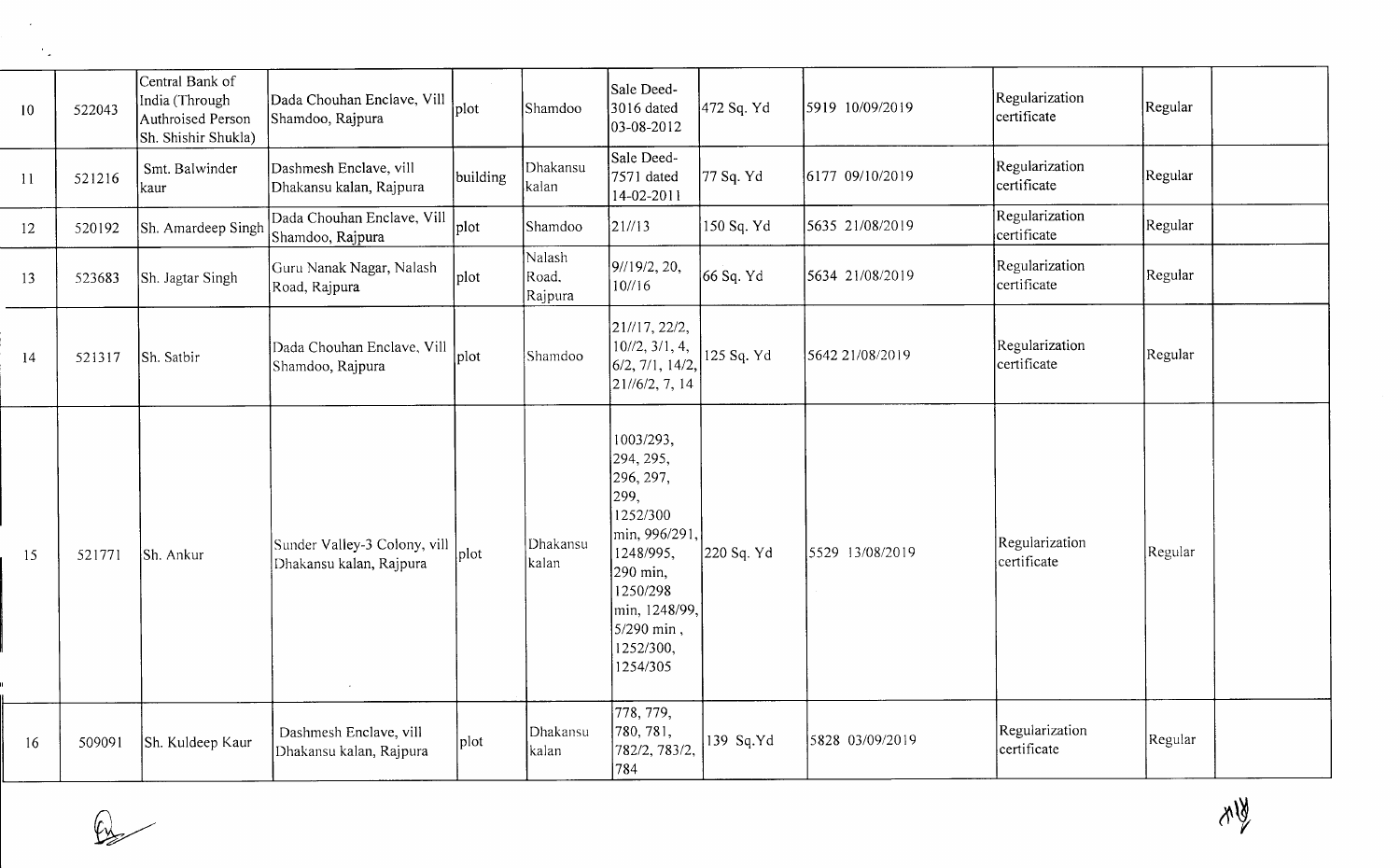| 17     | 526865 | Smt. Deepika Gupta      | VIP Enclave, Vill Dhakansu<br>kalan, Rajpura                 | plot              | Dhakansu<br>kalan          | 723, 724 min,<br>724 min                                     | 233.33 Sq.Yd    | 5831 03/09/2019    | Regularization<br>certificate | Regular |  |
|--------|--------|-------------------------|--------------------------------------------------------------|-------------------|----------------------------|--------------------------------------------------------------|-----------------|--------------------|-------------------------------|---------|--|
| 18     | 519433 | Sh. Komalgeet singh     | Guru Nanak Nagar, Nalash<br>Road, Rajpura                    | plot              | Nalash<br>Road,<br>Rajpura | 29//15                                                       | 200 Sq. Yd.     | 5283 30/07/2019    | Regularization<br>certificate | Regular |  |
| 19     | 522114 | Sh. Vikramjeet<br>Singh | Dada Chouhan Enclave, Vill<br>Shamdoo, Rajpura               | plot              | Shamdoo                    | 9/21/1                                                       | 100 Sq. Yd      | 5641 21/08/2019    | Regularization<br>certificate | Regular |  |
| $20\,$ | 524208 | Sh. Gurmail Singh       | Dada Chouhan Enclave, Vill<br>Shamdoo, Rajpura               | plot              | Shamdoo                    | sale Deed-<br>209 dated 14- 250 Sq. Yd<br>11-2005            |                 | 5727 27/08/2019    | Regularization<br>certificate | Regular |  |
| 21     | 504857 | Smt. Raj Bala           | Dada Chouhan Enclave, Vill<br>Shamdoo, Rajpura               | plot              | Shamdoo                    | sale Deed-<br>4029 Dated<br>29-07-2011                       | 133 Sq. Yd      | 5639 21/08/2019    | Regularization<br>certificate | Regular |  |
| 22     | 526847 | Smt. Neena Gupta        | VIP Enclave, Vill Dhakansu<br>kalan, Rajpura                 | plot              | Dhakansu<br>kalan          | 723, 724, 724 234 Sq. Yd.                                    |                 | 6551 30/10/2019    | Regularization<br>certificate | Regular |  |
| 23     | 526856 | Smt. Sunita Singla      | VIP Enclave, Vill Dhakansu<br>kalan, Rajpura                 | plot              | Dhakansu<br>kalan          |                                                              | 730 234 Sq. Yd. | 6561 30/10/2019    | Regularization<br>certificate | Regular |  |
| 24     | 527101 | Sh. Anil Singla         | Dada Chouhan Enclave, Vill<br>Shamdoo, Rajpura               | plot              | Shamdoo                    | 9/25/1,<br>10/21, 21/5<br>min, 20//1,<br>21//15 min.<br>4/3  | 336 Sq. Yd.     | 5637 21/08/2019    | Regularization<br>certificate | Regular |  |
| 25     | 567458 | Singh                   | SH. Sukhwinder Lal Hind Enclave, Jansla,<br>Rajpura, Patiala | plot              | Jhansla                    | 37//10.<br>37/1/2, 2/2,<br>3/1, 7/2, 8, 9,<br>29//6, 38//5/2 | 166 Sq. Yd      | 26/05/2021<br>1454 | Regularization<br>certificate | Regular |  |
| 26     | 539366 | Baldev Kaur             | Sunder Valley-3 Colony, vill<br>Dhakansu kalan, Rajpura      | $ _{\text{plot}}$ | Dhakansu<br>kalan          | Sale Deed-<br>4352 dated<br>13-01-2017                       | 251 Sq. Yd.     | 1080 16/04/2021    | Regularization<br>certificate | Regular |  |
| 27     | 542803 | Sukhwinder Kaur         | Gobind Vihar phase-I, Vill<br>Dhakansu kalan, Rajpura        | plot              | Dhakansu<br>kalan          | Sale Deed-<br>8082 dated<br>29-12-2011                       | 307 Sq. Yd.     | 671<br>15/03/2021  | Regularization<br>certificate | Regular |  |

 $Q$ 

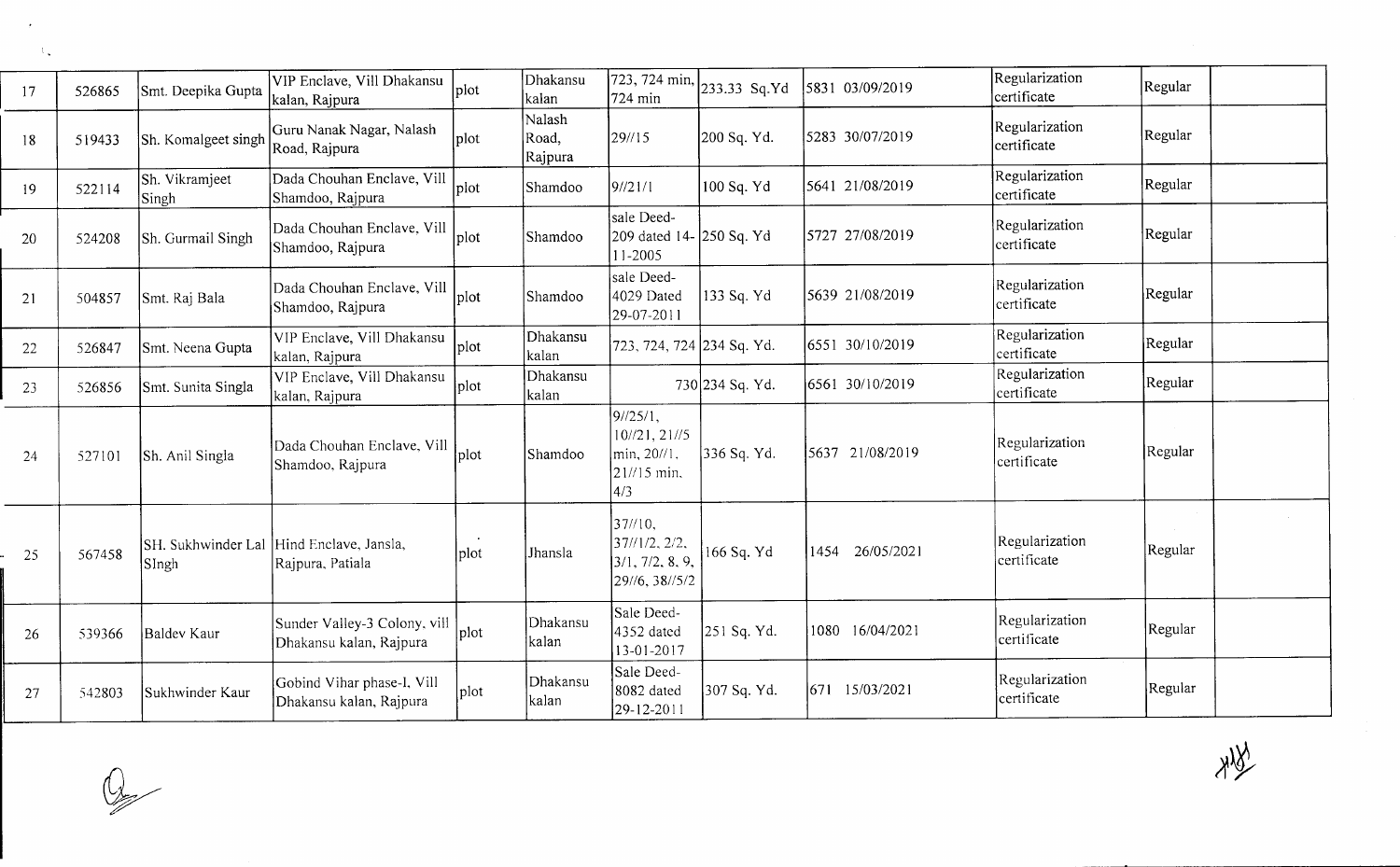|                | APPROVED LIST OF PLOTS/COLONIES (Fatehgarh Sahib) |                                                   |                                            |          |                       |                                                                                                                                   |                    |                                                  |                               |                                                     |         |  |  |  |
|----------------|---------------------------------------------------|---------------------------------------------------|--------------------------------------------|----------|-----------------------|-----------------------------------------------------------------------------------------------------------------------------------|--------------------|--------------------------------------------------|-------------------------------|-----------------------------------------------------|---------|--|--|--|
|                |                                                   | Sr. No. App. No. Name of Applicant Name of Colony |                                            | Type     | Village               | Khasra No.                                                                                                                        | Area               | Regularization<br>certificate (No.<br>$\&$ date) | Validity of<br>Certificate    | Type Of<br>Certificate<br>(Regular/<br>Provisional) | Remarks |  |  |  |
|                | 502688                                            | Smt. Kuldeep Kaur                                 | Fateh Vihar Vill<br>Mandofal, FGS          | building | Mandofal              | 29//4/1, 4/2, 5, 14, 16/1, 99.55 Sq. Yd.<br>17, 18, 19, 22, 23, 28                                                                |                    | 5097 16/07/2019                                  | Regularization<br>certificate | Regular                                             |         |  |  |  |
| 2              | 517826                                            | Smt. Komal                                        | Gill Colony, Vill Badali<br>Ala Singh, FGS | plot     | Badali Ala  <br>Singh | 7/13, 8, 13                                                                                                                       | 200 Sq. Yd.        | 6945 02/12/2019                                  | Regularization<br>certificate | Regular                                             |         |  |  |  |
| $\overline{3}$ | 524638                                            | Sh. Jaspreet Singh                                | Modern valley EXT-2<br>Vill mahadian, FGS  | plot     | Mahadian              | 53//6, 7, 8, 13, 14, 15,<br>17, 24/2, 17//3, 8, 13,<br>14, 17/2, 18                                                               | 270 Sq. Yd.        | 5461 06/08/2019                                  | Regularization<br>certificate | Regular                                             |         |  |  |  |
| $\overline{4}$ | 537838                                            | Sh. Amarjeet Singh                                | Modern valley EXT-2<br>Vill mahadian, FGS  | plot     | Mahadian              | [53//6, 7, 8, 13, 14, 15,<br>17, 24/2, 17//3, 8, 13,<br>14, 17/2, 18                                                              | 246 Sq. Yd.        | 6943 02/12/2019                                  |                               | provisional                                         |         |  |  |  |
| $\overline{5}$ | 524648                                            | Sh. Balwinder Singh                               | Modern valley EXT-2<br>Vill mahadian, FGS  | plot     | Mahadian              | 53//6, 7, 8, 13, 14, 15,<br>$\left[17, 24/2, 17\right]/3, 8, 13, \right.$<br>14, 17/2, 18                                         |                    | 914.22 Sq. Yd. 6958 04/12/2019                   |                               | provisional                                         |         |  |  |  |
| 6              | 505867                                            | Smt. Shukla Rani                                  | Mian Enclave, Vill<br>Shamsher Nagar       | plot     | Shamsher<br>Nagar     | Sale Deed-225 dated<br>16-04-2013                                                                                                 | 322.465 Sq.<br> Yd | 5455 06/08/2019                                  | Regularization<br>certificate | Regular                                             |         |  |  |  |
| $\overline{7}$ | 500466                                            | Sh. Manjit Singh                                  | Omi Colony, Vill<br>Badinpur, FGS          | plot     | Badinpur              | Sale Deed-1382 Dated<br>21-10-2008                                                                                                | 1210 Sq. Yd.       | 5472 06/08/2019                                  | Regularization<br>certificate | Regular                                             |         |  |  |  |
| 8              | 537825                                            | Sh. Amrik Singh                                   | Modern valley EXT-2<br>Vill mahadian, FGS  | plot     | Mahadian              | 53//6, 7, 8, 13, 14, 15,<br>17, 24/2, 17/3, 8, 13,<br>14, 17/2, 18                                                                | 83.33 Sq. Yd.      | 6689 14/11/2019                                  |                               | provisional                                         |         |  |  |  |
| 9              | 537841                                            | Smt. Asha Rani                                    | Modern valley EXT-2<br>Vill mahadian, FGS  | plot     | Mahadian              | $\left  \frac{53}{16}, \frac{7}{8}, \frac{8}{13}, \frac{14}{15} \right $<br>$\left[17, 24/2, 17\right]/3, 8, 13,$<br>14, 17/2, 18 | 240 Sq. Yd         | 6688 14/11/2019                                  |                               | provisional                                         |         |  |  |  |
| 10             | 537824                                            | Smt. Manjit Kaur                                  | Modern valley EXT-2<br>Vill mahadian, FGS  | plot     | Mahadian              | 53//6, 7, 8, 13, 14, 15,<br>17, 24/2, 17/3, 8, 13,<br>14, 17/2, 18                                                                | 150 Sq. Yd.        | 6686 14/11/2019                                  |                               | provisional                                         |         |  |  |  |

 $\bullet$ 

 $\bigoplus$ 

 $x\frac{1}{2}$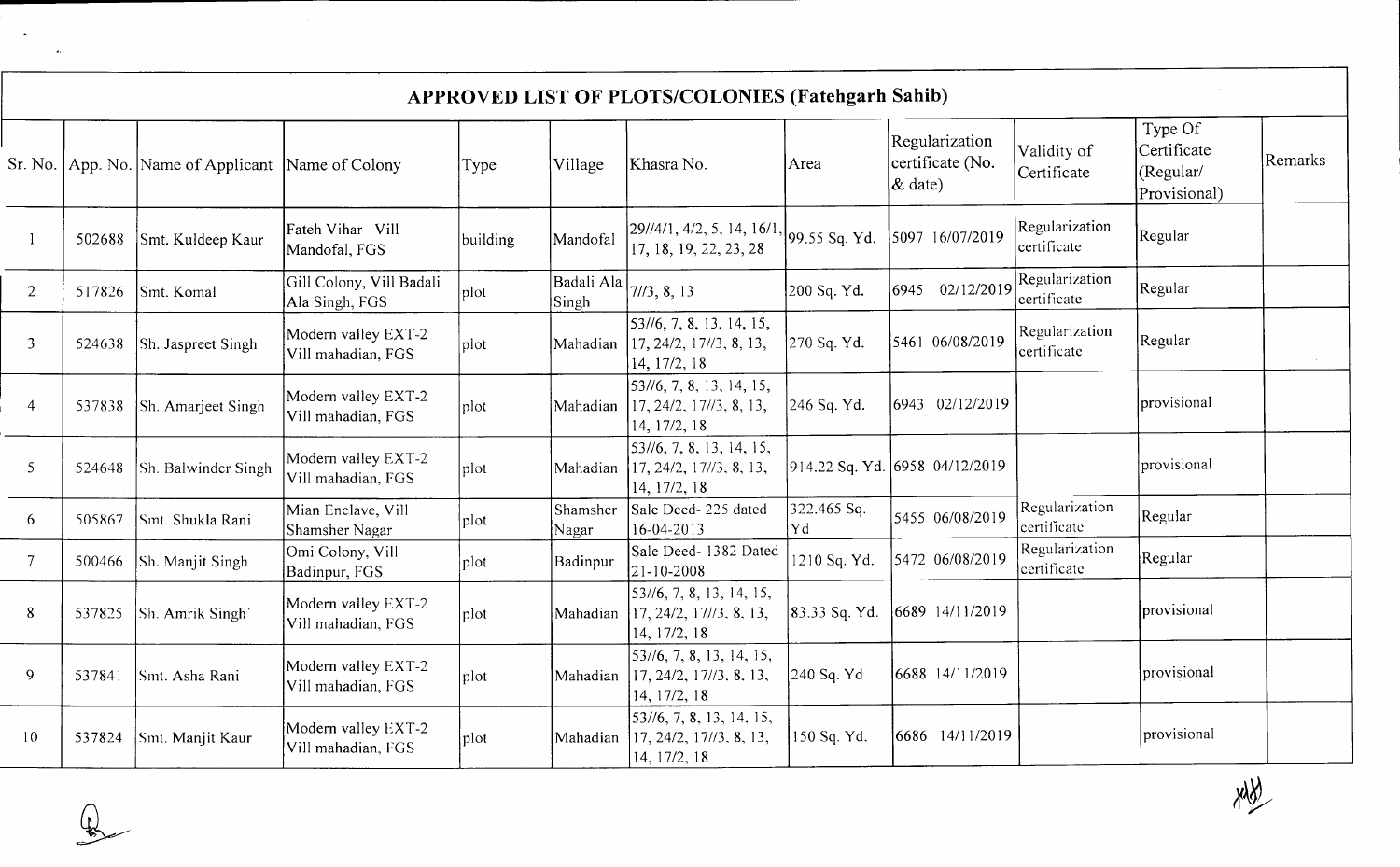| $\overline{11}$ | 537826          | Sh. Amandeep Singh   | Modern valley EXT-2<br>Vill mahadian, FGS          | plot                | Mahadian        | 53//6, 7, 8, 13, 14, 15,<br>17, 24/2, 17//3, 8, 13,<br>14, 17/2, 18                                                               | 83.33 Sq. Yd. | 6685 14/11/2019                 |                               | provisional |  |
|-----------------|-----------------|----------------------|----------------------------------------------------|---------------------|-----------------|-----------------------------------------------------------------------------------------------------------------------------------|---------------|---------------------------------|-------------------------------|-------------|--|
| 12              | 537822          | Smt. Amarjit Kaur    | Modern valley EXT-2<br>Vill mahadian, FGS          | plot                | Mahadian        | [53/6, 7, 8, 13, 14, 15,<br>17, 24/2, 17//3, 8, 13,<br>14, 17/2, 18                                                               | 180 Sq. Yd.   | 6684 14/11/2019                 |                               | provisional |  |
| 13              | 503143          | Smt. Rajinder Kaur   | Gobind Enclave, Vill<br>badali ala Singh, FGS'     | plot                | Mahadian        | 91/19/2, 91/20/2,<br>9/21/1, 10/16/2,<br>10//17/12, 10//25/1                                                                      | 262.5 Sq. Yd. | 5096 17/07/2019                 | Regularization<br>certificate | Regular     |  |
| 14              | 506243          | Smt. Paramjit Kaur   | miyan colony, Vill<br>mandofal, FGS                | plot                | Mandofal        | $21/16$ , $17/1/1$ , 24, 25/2,<br>30/18, 21/22, 23,<br>10//1/2, 2, 3/1, 3/2, 8,<br>9/1, 13/2, 11/14/1.<br>29/7, 13                | 200 Sq. Yd.   | 4169 11/06/2019                 | Regularization<br>certificate | Regular     |  |
| 15              | 501602          | Sh. Sohan Singh      | near Gurudwara Jyoti<br>Sarup, FGS                 | plot                | Mandofal        | $2/17/2$ , 23/2, 11//3/2,<br>8/2/1, 2//18/2/2                                                                                     | 200 Sq. Yd.   | 2164 09/05/2019                 | Regularization<br>certificate | Regular     |  |
|                 | 508706          | Sh. Harmanjeet Singh | colony no name, Vill<br>mahadian, FGS              | plot                | Mahadian        | 40//26, 40//2/2, 6/2, 13,<br>14, 17/3, 18/1, 40//12,<br>40//19/2 min, 7, 8, 9,<br>15, 40//19/2 min, 3/2,<br>40//19/2 min, 40//3/1 |               | 147.77 Sq. Yd. 5141 19/07/2019  | Regularization<br>certificate | Regular     |  |
| 17              | 504605          | Sh. Sanjeev Kumaar   | Guru Teg Bahadur<br>Colony, Vill Laadpur,<br>Amloh | building            | Laadpur         | 405, 187/804-805/404                                                                                                              | 100 Sq. Yd.   | 6026 17/09/2019                 | Regularization<br>certificate | Regular     |  |
|                 | 509599(ol       |                      |                                                    |                     |                 |                                                                                                                                   |               |                                 |                               |             |  |
|                 | d)<br>527294    |                      |                                                    |                     |                 |                                                                                                                                   |               |                                 |                               |             |  |
|                 | $18$ (New)      | Sh. Kaval Singh      | Sahib Enclave, Vill chunni<br>kalan, Bassi pathana | Commercial<br> plot | Chunni<br>Kalan | 22//14/3, 14/4, 14/5,<br>[22//15, 16/1, 17]                                                                                       | 130 Sq. yd.   | 6037 17/09/2019                 |                               | Provisional |  |
|                 | 509610(ol<br>d) |                      |                                                    |                     |                 |                                                                                                                                   |               |                                 |                               |             |  |
|                 | 527296(n        |                      | Sahib Enclave, Vill chunni Commercial              |                     | Chunni          | 22//14/3, 14/4, 14/5,                                                                                                             |               |                                 |                               |             |  |
|                 | $19$ ew)        | Sh. Kaval Singh      | kalan, Bassi pathana                               | plot                | Kalan           | 22//15, 16/1, 17                                                                                                                  |               | 104.11 Sq. Yd.  6038 17/09/2019 |                               | Provisional |  |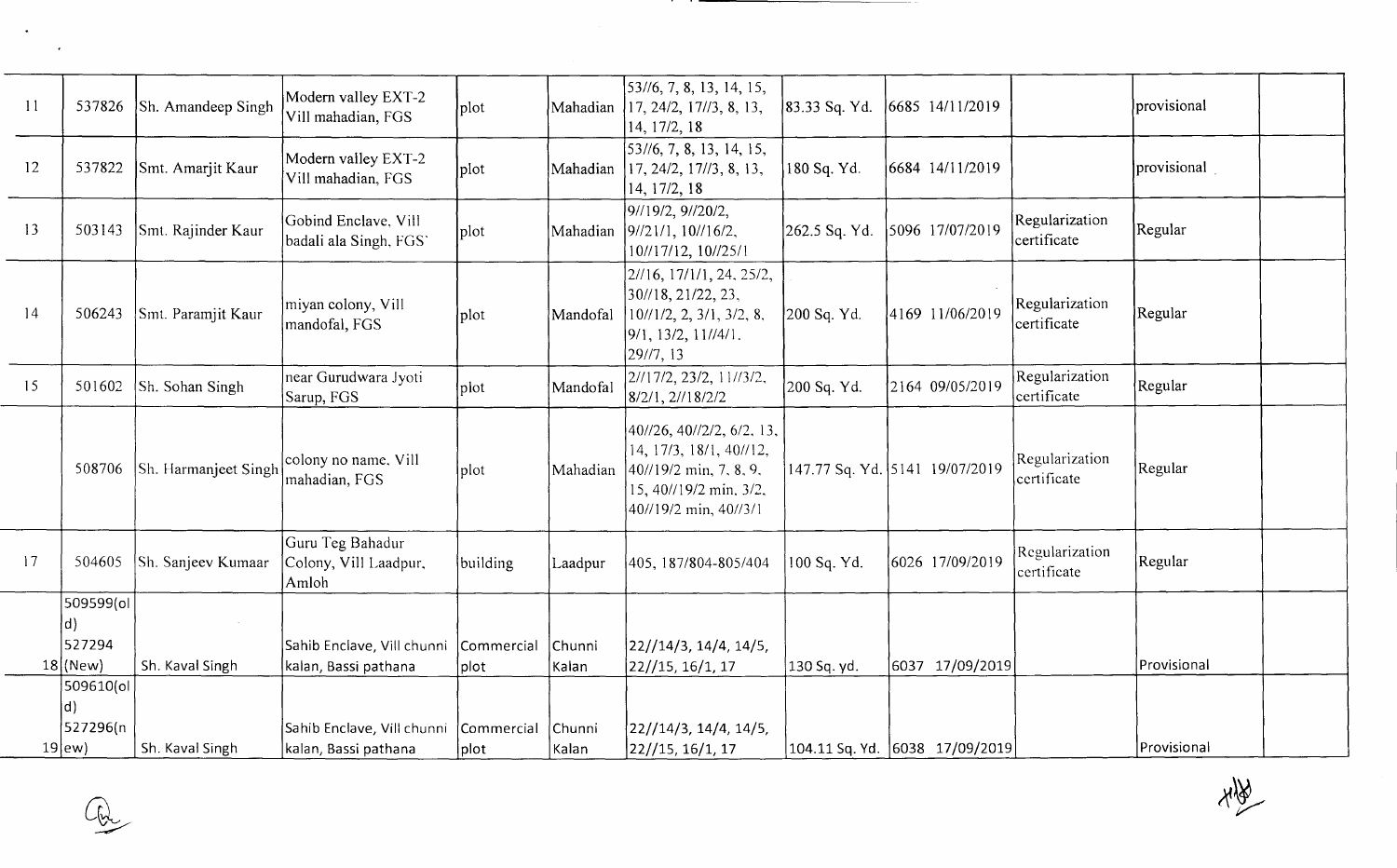| 20 | 537381 | Smt. Charanjit Kaur | Modern valley EXT-2<br>Vill mahadian, FGS             | plot     | Mahadian            | 53//6, 7, 8, 13, 14, 15,<br>17, 24/2, 17//3, 8, 13,<br>14, 17/2, 18                                | 150 Sq. Yd.   | 6027 17/09/2019                  |                               | provisional |  |
|----|--------|---------------------|-------------------------------------------------------|----------|---------------------|----------------------------------------------------------------------------------------------------|---------------|----------------------------------|-------------------------------|-------------|--|
| 21 | 507151 | Smt. Balbir Kaur    | miyan colony, Vill<br>mandofal, FGS                   | plot     | Mandofal            | 11//14 min, 15/1 min                                                                               | 500 Sq. Yd.   | 4172 11/06/2019                  | Regularization<br>certificate | Regular     |  |
| 22 | 506840 | Sh. Surinder Singh  | miaan Colony, Vill<br>Mandofal, FGS                   | plot     | Mandofal            | 3/12, 3/19                                                                                         | 200 Sq. Yd.   | 4309 14/06/2019                  | Regularization<br>certificate | Regular     |  |
| 23 | 508350 | Smt. Baljinder Kaur | Mata Gujri colony, Vill<br>mandofal, Distt. FGS       | building | Mandofal            | 2//17/2, 2//23/2,<br>11/73/2, 11/78/2/1,<br>2/18/2/2                                               | 200 Sq. Yd.   | 4570 21/06/2019                  | Regularization<br>certificate | Regular     |  |
| 24 | 503050 | Smt. Ritu Bala      | miyan colony, Vill<br>mandofal, FGS                   | plot     | Mandofal            | 10//20/3, 11//16, 17, 24,<br>25                                                                    |               | 366.66 Sq. Yd. 2994 09/06/2019   | Regularization<br>certificate | Regular     |  |
| 25 | 537384 | Smt. Vandana        | Modern valley EXT-2<br>Vill mahadian, FGS             | plot     | Mahadian            | 53//6, 7, 8, 13, 14, 15,<br>17, 24/2, 17//3, 8, 13,<br>14, 17/2, 18                                | [119 Sq. Yd.  | 6031 17/09/2019                  |                               | provisional |  |
| 26 | 503739 | Smt. Sarabjit kaur  | Green Valley Colony, vill<br>mandofal, FGs            | plot     | Mandofal            | $10\frac{1}{20}$ /13, 11//16, 17,<br>$\left[24, 25, 30\frac{\text{15}}{\text{13}}, 16, \right]$    | 183.33 Sq yd. | 4527-28<br>20/06/2019            | Regularization<br>certificate | Regular     |  |
| 27 | 534399 | Sh. Vishal Verma    | Modern valley EXT-2<br>Vill mahadian, FGS             | plot     | Mahadian            | 53//6, 7, 8, 13, 14, 15,<br>17, 24/2, 17//3, 8, 13,<br>14, 17/2, 18                                |               | 358.33 Sq. yd. (6436 23/10/2019) |                               | provisional |  |
| 28 | 517825 | Smt. Sonika Sharma  | Gill Colony, Vill Badali Ala<br>Singh, FGS            | plot     | Badali Ala<br>Singh | 7/3, 8, 13                                                                                         | 200 Sq yd.    | 6259 16/10/2019                  |                               | provisional |  |
| 29 | 530075 | Sh. Harbans singh   | Sahib Enclave, Vill<br>chunni kalan, Bassi<br>pathana | plot     | Chunni<br>Kalan     | $\left  \frac{22}{14}{3}, \frac{14}{4}, \frac{14}{5}, \frac{15}{100} \right $ Sq. Yd.<br>16/1, 17, |               | 6447 24/10/2019                  | Regularization<br>certificate | Regular     |  |
| 30 | 530061 | Sh. Harbans singh   | Sahib Enclave, Vill<br>chunni kalan, Bassi<br>pathana | plot     | Chunni<br>Kalan     | 22//14/3, 14/4, 14/5, 15,<br>16/1, 17,                                                             | 100 Sq. Yd.   | 6446 24/10/2019                  | Regularization<br>certificate | Regular     |  |
| 31 | 534464 | Smt. Harbans Kaur   | Modern valley EXT-2<br>Vill mahadian, FGS             | plot     | Mahadian            | 53//6, 7, 8, 13, 14, 15,<br>17, 24/2, 17//3, 8, 13,<br>14, 17/2, 18                                | 150 Sq. Yd.   | 6437 23/10/2019                  |                               | provisional |  |



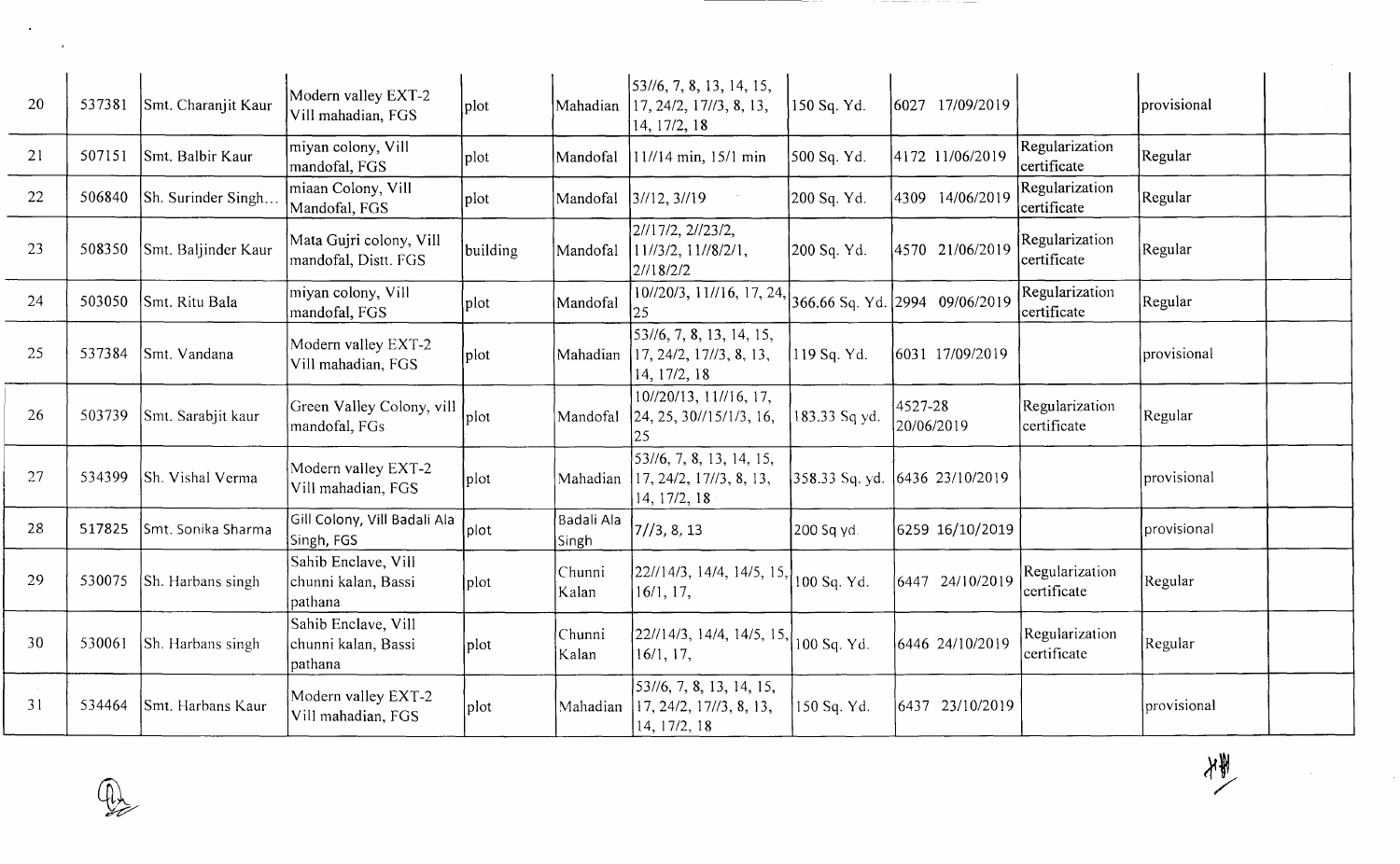| 32  | 530056 | Sh. Harbans Singh | Sahib Enclave, Vill<br>chunni kalan, Bassi<br>pathana  | plot | Chunni<br>Kalan  | 22//14/3, 14/4, 14/5, 15,<br>16/1, 17,                                                                              | 100 Sq. Yd. | 6444 24/10/2019 | Regularization<br>certificate | Regular           |
|-----|--------|-------------------|--------------------------------------------------------|------|------------------|---------------------------------------------------------------------------------------------------------------------|-------------|-----------------|-------------------------------|-------------------|
| 33  | 530064 | Sh. Harbans singh | Sahib Enclave, Vill<br>chunni kalan, Bassi<br>pathana  | plot | Chunni<br>Kalan  | [22//14/3, 14/4, 14/5, 15.]<br>16/1, 17,                                                                            | 100 Sq. Yd. | 6443 24/10/2019 | Regularization<br>certificate | Regular           |
| 34  | 530080 | Sh. Harbans Singh | Sahib Enclave, Vill<br>chunni kalan, Bassi<br>pathana  | plot | Chunni<br>Kalan  | $\left[ \frac{22}{14/3}, \frac{14}{4}, \frac{14}{5}, \frac{15}{15} \right]$<br>16/1, 17,                            | 100 Sq. Yd. | 6450 24/10/2019 | Regularization<br>certificate | Regular           |
| 35  | 530089 | Sh. Harbans singh | Sahib Enclave, Vill<br>chunni kalan, Bassi<br>pathana  | plot | Chunni<br>Kalan  | [22//14/3, 14/4, 14/5, 15,<br>16/1, 17,                                                                             | 100 Sq. Yd. | 6449 24/10/2019 | Regularization<br>certificate | Regular           |
| 36  | 530044 | Sh. Harbans singh | Sahib Enclave, Vill<br>chunni kalan, Bassi<br>pathana  | plot | Chunni <br>Kalan | $\left[ \frac{22}{14/3}, \frac{14}{4}, \frac{14}{5}, \frac{15}{15} \right]$<br>16/1, 17,                            | 100 Sq. Yd. | 6448 24/10/2019 | Regularization<br>certificate | Regular           |
| 37  | 530098 | Sh. Harbans Singh | Sahib Enclave, Vill<br>chunni kalan, Bassi<br> pathana | plot | Chunni<br>Kalan  | 22//14/3, 14/4, 14/5, 15, 100 Sq. Yd.<br>16/1, 17,                                                                  |             | 6457 24/10/2019 | Regularization<br>certificate | Regular           |
| 38  | 530038 | Sh. Harbans singh | Sahib Enclave, Vill<br>chunni kalan, Bassi<br>pathana  | plot | Chunni<br>Kalan  | $\left  \frac{22}{14/3}, \frac{14}{4}, \frac{14}{5}, \frac{15}{15} \right $<br>16/1, 17,                            | 100 Sq. Yd. | 6452 24/10/2019 | Regularization<br>certificate | Regular           |
| -39 | 530069 | Sh. Harbans singh | Sahib Enclave, Vill<br>chunni kalan, Bassi<br>pathana  | plot | Chunni<br>Kalan  | 22//14/3, 14/4, 14/5, 15,<br>16/1, 17,                                                                              | 100 Sq. Yd. | 6451 24/10/2019 | Regularization<br>certificate | Regular           |
| 40  | 534677 | Gagandeep Singh   | Modern valley EXT-2<br>Vill mahadian, FGS              | plot | Mahadian         | 53//6, 7, 8, 13, 14, 15,<br>17. 24/2, 17//3, 8, 13,<br>14, 17/2, 18                                                 | 150 Sq. Yd. | 6424 22/10/2019 |                               | provisional       |
| 42  | 534518 | Sh. Dalvir Singh  | Modern valley EXT-2<br>Vill mahadian, FGS              | plot | Mahadian         | 53//6, 7, 8, 13, 14, 15,<br>17, 24/2, 17//3, 8, 13,<br>14, 17/2, 18                                                 | 180 Sq. Yd. | 6276 16/10/2019 |                               | provisional       |
| 43  | 534456 | Sh. Tejbir Singh  | Modern valley EXT-2<br>Vill mahadian, FGS              | plot | Mahadian         | $\left  \frac{53}{16}, \frac{7}{8}, \frac{8}{13}, \frac{14}{15} \right $<br>17. 24/2, 17//3, 8, 13,<br>14, 17/2, 18 | 165 Sq. Yd. | 6280 16/10/2019 |                               | <i>rovisional</i> |

 $\sim$ 



 $\sim$ 

 $\sim 10^6$ 

 $\sim 10^{-1}$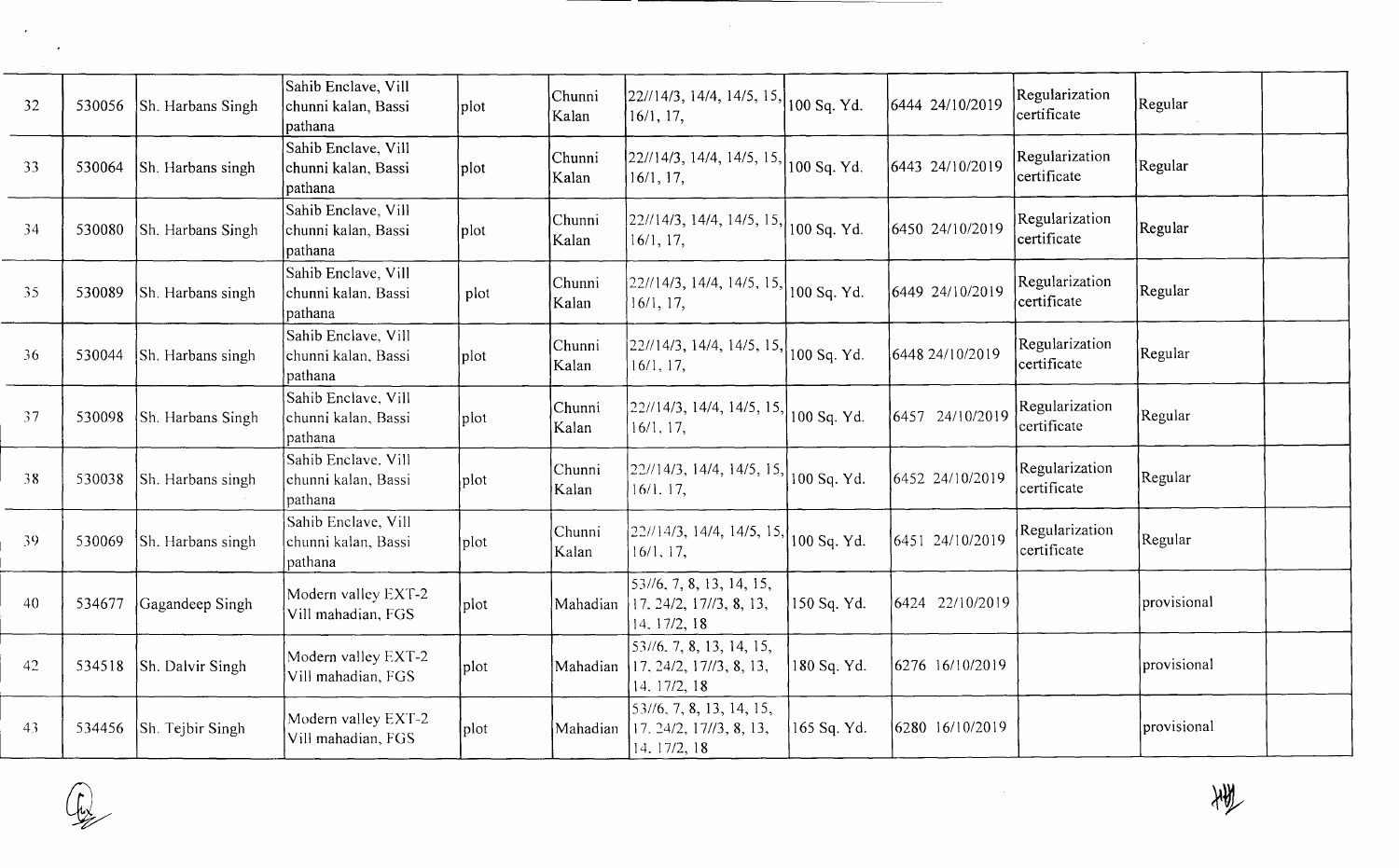| 44 | 534499 | Sh. Harmesh Singh        | Modern valley EXT-2<br>Vill mahadian, FGS                  | plot |                  | 53//6, 7, 8, 13, 14, 15,<br>Mahadian 117, 24/2, 17//3, 8, 13,<br>14, 17/2, 18         | 165 Sq. Yd.   | 6281 16/10/2019                |                               | provisional |
|----|--------|--------------------------|------------------------------------------------------------|------|------------------|---------------------------------------------------------------------------------------|---------------|--------------------------------|-------------------------------|-------------|
| 45 | 537570 | Sh. Dalvir Singh         | Modern valley EXT-2<br>Vill mahadian, FGS                  | plot | Mahadian         | 53//6, 7, 8, 13, 14, 15,<br>$\left[17, 24/2, 17\right]/3, 8, 13,$<br>14, 17/2, 18     | 180 Sq. Yd.   | 6282 16/10/2019                |                               | provisional |
| 46 | 534538 | sh. Manjit Singh         | Modern valley EXT-2<br>Vill mahadian, FGS                  | plot | Mahadian         | 53//6, 7, 8, 13, 14, 15,<br>17, 24/2, 17//3, 8, 13,<br>14, 17/2, 18                   | 180 Sq. Yd.   | 6283 16/10/2019                |                               | provisional |
| 47 | 527479 | Smt. Hardev Kaur         | Green Valley Colony, vill<br>mandofal, FGs                 | plot | Mandofal         | 10//20/3, 11//16, 11/17,<br>11//24, 11//25,<br>30//15/1/3, 30//16,<br>30//25          | 183.33 Sq yd. | 6706 15/11/2019                | Regularization<br>certificate | Regular     |
| 48 | 537568 | Sh. Gurvinder Singh      | Modern valley EXT-2<br>Vill mahadian, FGS                  | plot | Mahadian         | 53//6, 7, 8, 13, 14, 15,<br>17, 24/2, 17//3, 8, 13,<br>14, 17/2, 18                   | 150 Sq. Yd.   | 6693 14/11/2019                |                               | provisional |
| 49 | 522958 | Sh. Avtar Khan           | Gill Colony, Vill Badali Ala<br>Singh, FGS                 | plot |                  |                                                                                       |               | 5832 03/09/2019                |                               |             |
| 50 | 503064 | Sh. Satvir Singh         | Mata Gujri colony, Vill<br>mandofal, Distt. FGS            | plot | Mandofal         | 11/9, 12/1/1                                                                          | 200 Sq. Yd.   | 4173 11/06/2019                | Regularization<br>certificate | Regular     |
| 51 | 533923 | Sh. Gurvinder Singh      | Modern valley EXT-2<br>Vill mahadian, FGS                  | plot | Mahadian         | 53//6, 7, 8, 13, 14, 15,<br>17, 24/2, 17//3, 8, 13,<br>14, 17/2, 18                   | 222 Sq. Yd.   | 6029 17/09/2019                | Regularization<br>certificate | Regular     |
| 52 | 509333 | sh. Gurjeet Singh        | mian colony, Vill<br>mandofal, FGS                         | plot | Mandofal         | 10//9/2/1, 10//19,<br>10//12, 10//21, 14//1,<br>10//22, 14//2/1.                      |               | 1119.3 Sq. Yd. 5248 27/07/2019 | Regularization<br>certificate | Regular     |
| 53 | 503706 | Smt. Kamaljeet kaur      | Green Valley Colony, vill<br>mandofal, FGs                 | plot | Mandofal         | 10//20/3, 11//16, 17, 24,<br>25, 30//15/1/3, 16, 25                                   | 264 Sq. Yd.   | 2163 09/05/2019                | Regularization<br>certificate | Regular     |
| 54 | 506788 | Sh/Smt. Amandeep<br>kaur | near Golden City, GT<br>Road, Tarkhan majra,<br><b>FGS</b> | plot | Tarkhan<br>Majra | 11/7/2, 3/1/724/1,<br>11/73/2, 4, 5, 6, 7/1.<br>[7/4/2, 8/1, 26, 11/7/3,<br>11/77/4/1 | 250 Sq. Yd.   | 2162 09/05/2019                | Regularization<br>certificate | Regular     |

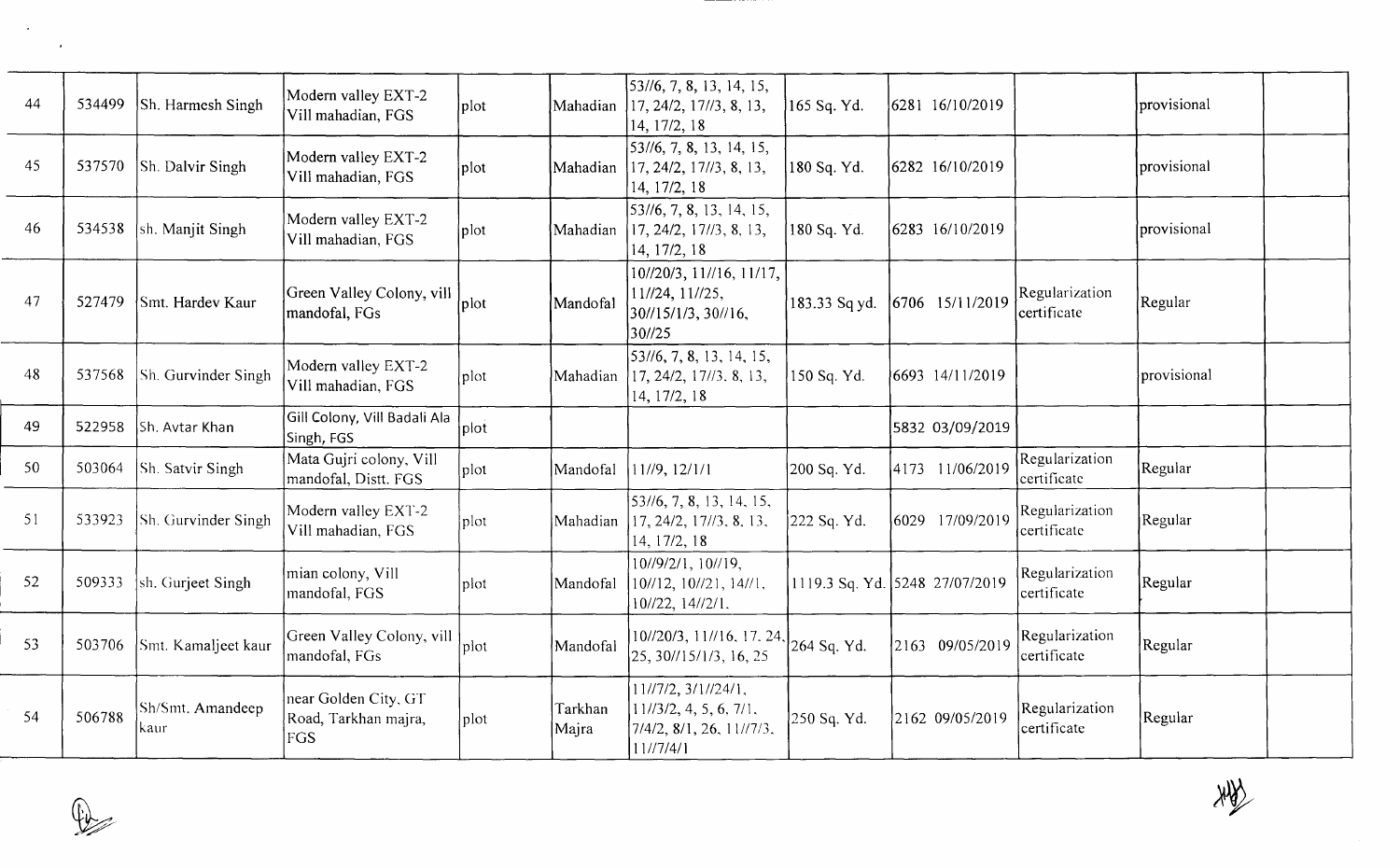| 55 | 503877 | Sh. Dhanveer Singh      | Mata Gujri colony, Vill<br>mandofal, Distt. FGS | plot | Mandofal        | 2//17/2, 2//23/2,<br>$11/73/2$ , $11/78/2/1$ ,<br>21/18/2/2,                                                      | 350 Sq. Yd.    | 4304 14/06/2019                                         | Regularization<br>certificate | Regular     |
|----|--------|-------------------------|-------------------------------------------------|------|-----------------|-------------------------------------------------------------------------------------------------------------------|----------------|---------------------------------------------------------|-------------------------------|-------------|
| 56 | 503859 | Sh. Amit kumar          | miyan colony, Vill<br>mandofal, FGS             | plot | Mandofal        | 2/18/1                                                                                                            | 200 Sq. Yd.    | 2680 29/05/2019                                         | Regularization<br>certificate | Regular     |
| 57 | 538952 | Smt. Balwinder Kaur     | Surnrise Enclave<br>Mandofal, FGS               | plot | Mandofal        | 8//6/2, 7, 14, 15, 16,<br>24/2, 25                                                                                | 144 Sq. Yd.    | 6195 09/10/2019                                         |                               | Provisional |
| 58 | 538962 | Sh. Karamjit Singh      | Pearl Enclave, vill<br>mandofal, FGs            | plot | Mandofal        | Sale Deed- 1171 Dated<br>31-05-2011                                                                               | 266.67 Sq. Yd. | $\left  6194 \right  09/10/2019 \right $ Regularization | certificate                   | Regular     |
| 59 | 537386 | Sh. Barinder Singh      | Modern valley EXT-2 Vill<br>mahadian, FGS       | plot | Mahadian        | 53//6, 7, 8, 13, 14, 15,<br>17, 24/2, 17//3, 8, 13,<br>14, 17/2, 18                                               | 116.67 Sq. Yd  | 6594 31/10/2019                                         | Regularization<br>certificate | Regular     |
| 60 | 537564 | Sh. Dalvir Singh        | Modern valley EXT-2<br>Vill mahadian, FGS       | plot | Mahadian        | 53//6, 7, 8, 13, 14, 15,<br>17, 24/2, 17//3, 8, 13,<br>14, 17/2, 18                                               | 237 Sq. Yd.    | 6919 02/12/2019                                         |                               | Provisional |
| 61 | 534482 | Sh. Tejbir singh        | Modern valley EXT-2<br>Vill mahadian, FGS       | plot | Mahadian        | 53//6, 7, 8, 13, 14, 15,<br>17, 24/2, 17//3, 8, 13,<br>14, 17/2, 18                                               | 165 Sq. Yd.    | 6918 02/12/2019                                         |                               | Provisional |
| 62 | 537565 | Sh. Tejbir Singh        | Modern valley EXT-2<br>Vill mahadian, FGS       | plot | Mahadian        | 53//6, 7, 8, 13, 14, 15,<br>17, 24/2, 17//3, 8, 13,<br>14, 17/2, 18                                               | 150 Sq. Yd.    | 6920 02/12/2019                                         |                               | Provisional |
| 63 | 537383 | Smt. Foolvandan<br>Devi | Modern valley EXT-2<br>Vill mahadian, FGS       | plot | Mahadian        | 53//6, 7, 8, 13, 14, 15,<br>17, 24/2, 17//3, 8, 13,<br>14, 17/2, 18                                               |                | 119.89 Sq. Yd. 6915 02/12/2019                          |                               | Provisional |
| 64 | 537561 | Smt. Gurnachan kaur     | Modern valley EXT-2<br>Vill mahadian, FGS       | plot | Mahadian        | $\left  \frac{53}{16}, 7, 8, 13, 14, 15, \right\rangle$<br>$\left[17, 24/2, 17/3, 8, 13, \right]$<br>14, 17/2, 18 |                | 207.26 Sq. Yd. 6917 02/12/2019                          |                               | Provisional |
| 65 | 537566 | Sh. Tejbir Singh        | Modern valley EXT-2<br>Vill mahadian, FGS       | plot | Mahadian        | 53//6, 7, 8, 13, 14, 15,<br>17, 24/2, 17//3, 8, 13,<br>14, 17/2, 18                                               | 100 Sq. Yd.    | 6916 02/12/2019                                         |                               | Provisional |
| 66 | 498837 | Smt. Jaspal kaur        | no colony name, vill<br>Chunni kalan, FGS       | plot | Chunni<br>Kalan | 32//11, 19, 23/1, 23/3,<br>34//1, 2/1, 2/3, 3/1                                                                   | 500 Sq. Yd.    | 6827 21/11/2019                                         | Regularization<br>certificate | Regular     |
| 67 |        | 517886 Sh. Amrik Singh  | Mata Gujri colony, Vill<br>mandofal, Distt. FGS | plot | Mandofal        | Sale Deed- 2735 Dated<br>24-01-2018                                                                               | 183.33 Sq yd.  | 6193 09/10/2019                                         | Regularization<br>certificate | Regular     |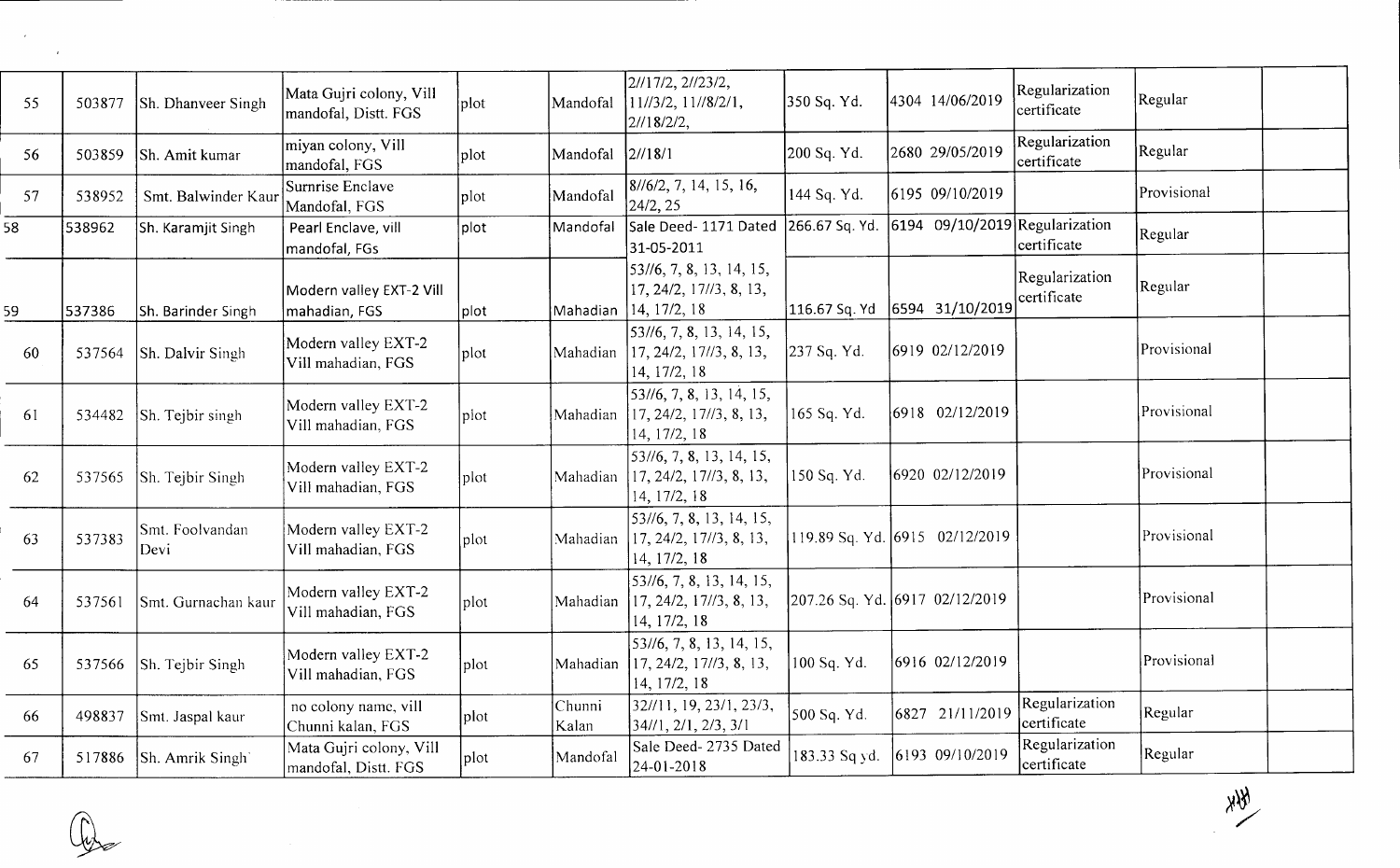| 68 | 525004 | Smt. Sandeep Kaur            | near Golden City, GT<br>Road, Tarkhan majra,<br>FGS | building | Tarkhan<br>Majra    | 11//7/2                                                                    | 150 Sq. Yd.   | 5724 27/08/2019                  | Regularization<br>certificate | Regular |  |
|----|--------|------------------------------|-----------------------------------------------------|----------|---------------------|----------------------------------------------------------------------------|---------------|----------------------------------|-------------------------------|---------|--|
| 69 | 504522 | Sh. Jaswinder Singh          | mian colony, Vill<br>mandofal, FGS                  | plot     | Mandofal            | 11//14 mln, 11//7                                                          |               | 152.77 Sq. Yd. 5723 27/08/2019   | Regularization<br>certificate | Regular |  |
| 70 | 514008 | Smt. Jasvir Kaur             | Gill Colony, Vill Badali<br>Ala Singh, FGS          | plot     | Badali Ala<br>Singh | 7/73, 8, 13                                                                | 497.5 Sq. Yd. | 5726 27/08/2019                  | Regularization<br>certificate | Regular |  |
| 71 | 517987 | Smt. Rupinder Kaur           | Doctor colony, Vill<br>mandofal, FGS                | plot     | Mandofal            | 10//9/2/1, 10//19,<br>10/12, 10//21, 14//1,<br>10//22, 14//2/1             | 220 Sq. Yd.   | 5295 31/07/2019                  | Regularization<br>certificate | Regular |  |
| 72 | 506197 | Sh. Charanjit Singh<br>Sohal | No name, Vill Tarkhan<br>majra, FGS                 | plot     | Tarkhan<br>Majra    | 11//7/3, 3/1//24/1,<br>11/73/2, 4, 5, 6, 7/1,<br>7/4/2, 8/1, 26, 11//7/4/1 | 150 Sq. Yd.   | 5293 31/07/2019                  | Regularization<br>certificate | Regular |  |
| 73 | 519231 | Sh. Lakhbir Singh            | Govind Enclave, Vill<br>badali ala Singh, FGS       | plot     | Badali Ala<br>Singh | Sale Deed- 3158 Dated<br>26-03-2015                                        |               | 180.24 Sq. Yd. 5291 31/07/2019   | Regularization<br>certificate | Regular |  |
| 74 | 506815 | Smt. Inderjit Kaur           | New Golden City, Vill<br>Tarkhan Majra, FGS         | plot     | Tarkhan<br>Majra    | sale deed- 4343 Dated<br>$18 - 12 - 2012$                                  | 300 Sq. Yd.   | 5725 27/08/2019                  | Regularization<br>certificate | Regular |  |
| 75 | 518418 | Sh. Malkit Singh             | Green Valley Colony, vill<br>mandofal, FGs          | plot     | Mandofal            | 10//20/3, 11/16, 17, 24,<br>25, 30//15/1/3, 16, 25                         | 221 Sq. Yd.   | 5413 05/08/2019                  | Regularization<br>certificate | Regular |  |
| 76 | 519062 | Sh. Anil Kumar               | Om colony, vill Badinpur,<br>Amloh                  | plot     | Badinpur            | Sale Deed-581 Dated<br>23-06-2010                                          | 1215 Sq. Yd.  | 5640 21/08/2019                  | Regularization<br>certificate | Regular |  |
| 77 | 510494 | Smt. Bimla Batta             | no name, Village<br>Mandofal, FGS                   | plot     | Mandofal            | 11/4/2/1, 6                                                                | 200 Sq. Yd.   | 5638 21/08/2019                  | Regularization<br>certificate | Regular |  |
| 78 | 518404 | Sh. Malkit Singh             | Green Valley Colony, vill<br>mandofal, FGs          | plot     | Mandofal            | 11//18, 23, 13//3                                                          |               | 214.26 Sq. Yd. 5463 06/08/2019   | Regularization<br>certificate | Regular |  |
| 79 | 517989 | Sh. Amrik Singh'             | Green Valley Colony, vill<br>mandofal, FGs          | plot     | Mandofal            | $\sqrt{10^{7}/20^{7}/3}$ , $11^{7}/16$ , 17, 24, $218$ Sq. Yd.<br>25       |               | 5449 06/08/2019                  | Regularization<br>certificate | Regular |  |
| 80 | 511863 | Smt. Mandeep Kaur            | Govind Enclave, Vill<br>badali ala Singh, FGS       | plot     | Badali Ala<br>Singh | 91/19/2, 20/2, 21/1,<br>10//16/2, 17/2, 25/1                               | 270 Sq. Yd.   | 5636 21/08/2019                  | Regularization<br>certificate | Regular |  |
| 81 | 504515 | Sh. Gurpreet singh           | mian colony, Vill<br>lmandofal. FGS                 | plot     | Mandofal            | $11/14$ min, $11/7$                                                        |               | 152.77 Sq. Yd.   06 = 03/01/2020 | Regularization<br>certificate | Regular |  |

 $\label{eq:2} \frac{1}{\sqrt{2}}\sum_{i=1}^n\frac{1}{\sqrt{2}}\sum_{i=1}^n\frac{1}{\sqrt{2}}\sum_{i=1}^n\frac{1}{\sqrt{2}}\sum_{i=1}^n\frac{1}{\sqrt{2}}\sum_{i=1}^n\frac{1}{\sqrt{2}}\sum_{i=1}^n\frac{1}{\sqrt{2}}\sum_{i=1}^n\frac{1}{\sqrt{2}}\sum_{i=1}^n\frac{1}{\sqrt{2}}\sum_{i=1}^n\frac{1}{\sqrt{2}}\sum_{i=1}^n\frac{1}{\sqrt{2}}\sum_{i=1}^n\frac{1$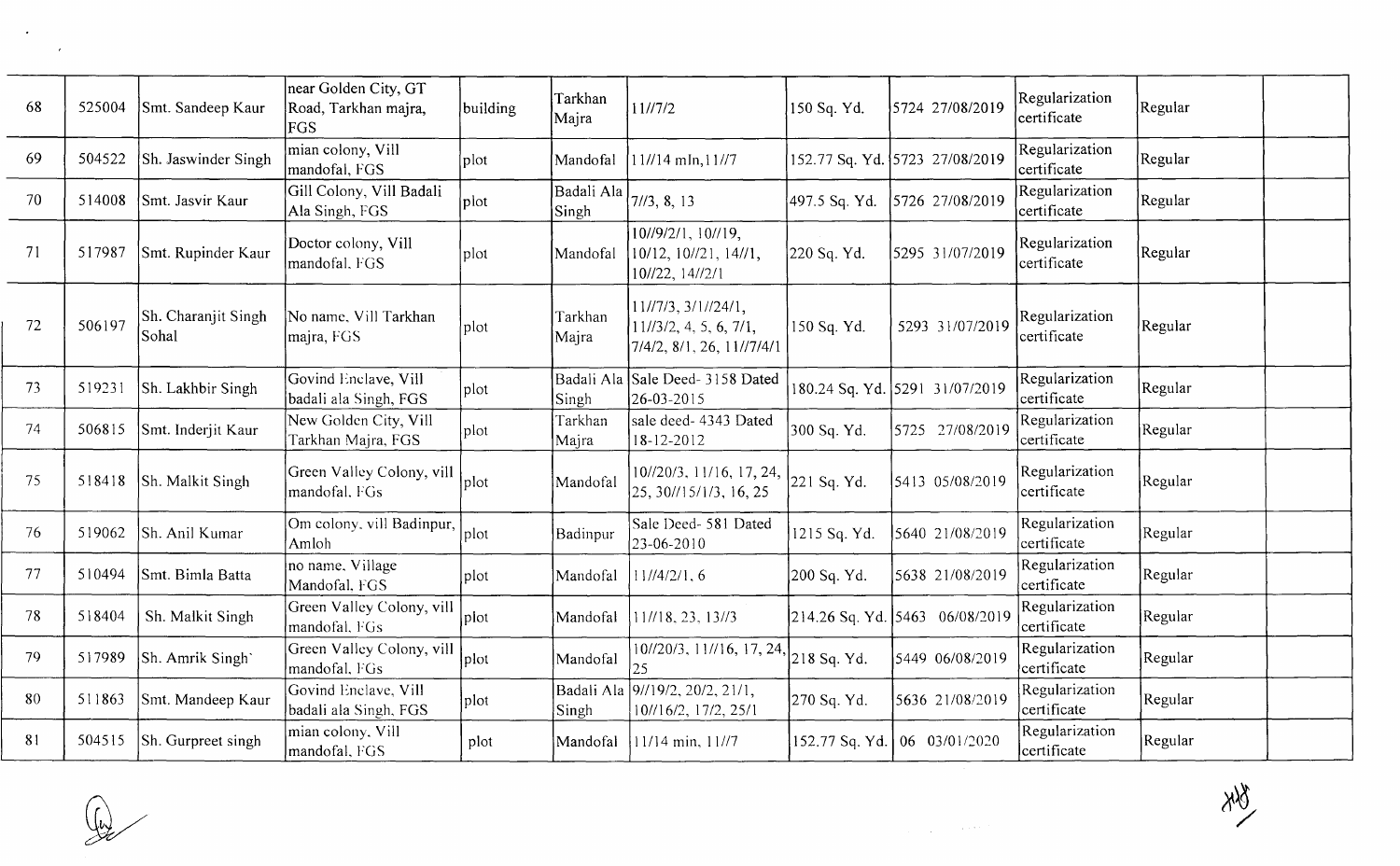| 82 | 533956 | Sh. Virdavinder<br><b>Singh</b> | Modern valley EXT-2<br>Vill mahadian, FGS | plot | Mahadian | $\left[53\frac{1}{6}, 7, 8, 13, 14, 15, \right]$<br>17, 24/2, 17//3, 8, 13,<br>14, 17/2, 18                         | 200 Sq. Yd.      | 7190<br>24/12/2019 | Regularization<br>certificate | Regular |  |
|----|--------|---------------------------------|-------------------------------------------|------|----------|---------------------------------------------------------------------------------------------------------------------|------------------|--------------------|-------------------------------|---------|--|
| 83 | 534026 | Sh. Thakur Gurjeet<br>Singh     | Modern valley EXT-2<br>Vill mahadian, FGS | plot | Mahadian | 53//6, 7, 8, 13, 14, 15,<br>17, 24/2, 17//3, 8, 13,<br>14, 17/2, 18                                                 | [250 Sq. Yd.     | 7194<br>24/12/2019 | Regularization<br>certificate | Regular |  |
| 84 | 524652 | Sh. Ravi Arora                  | Modern valley EXT-2<br>Vill mahadian, FGS | plot | Mahadian | 53//6, 7, 8, 13, 14, 15,<br>17, 24/2, 17//3, 8, 13,<br>14, 17/2, 18                                                 | 605 Sq. Yd.      | 7204 24/12/2019    | Regularization<br>certificate | Regular |  |
| 85 | 534575 | Sh. Surinder Pal<br>singh       | Modern valley EXT-2<br>Vill mahadian, FGS | plot | Mahadian | 53//6, 7, 8, 13, 14, 15,<br>17, 24/2, 17//3, 8, 13,<br>14, 17/2, 18                                                 | 150 Sq. Yd.      | 7195<br>24/12/2019 | Regularization<br>certificate | Regular |  |
| 86 | 534610 | Smt. Sarabjeet Kaur             | Modern valley EXT-2<br>Vill mahadian, FGS | plot | Mahadian | 53//6, 7, 8, 13, 14, 15,<br>17, 24/2, 17//3, 8, 13,<br>14, 17/2, 18                                                 | 150 Sq. Yd.      | 7196<br>24/12/2019 | Regularization<br>certificate | Regular |  |
| 87 | 534002 | Sh. Amardep Kumar               | Modern valley EXT-2<br>Vill mahadian, FGS | plot | Mahadian | 53//6, 7, 8, 13, 14, 15,<br>17, 24/2, 17//3, 8, 13,<br>14, 17/2, 18                                                 | 250 Sq. Yd.      | 7198<br>24/12/2019 | Regularization<br>certificate | Regular |  |
| 88 | 534430 | Sh. Sandeep Kumar               | Modern valley EXT-2<br>Vill mahadian, FGS | plot | Mahadian | 53//6, 7, 8, 13, 14, 15,<br>17, 24/2, 17//3, 8, 13,<br>14, 17/2, 18                                                 | 184 Sq. Yd.      | 7197 24/12/2019    | Regularization<br>certificate | Regular |  |
| 89 | 534580 | Sh. Kanwaljit Singh             | Modern valley EXT-2<br>Vill mahadian, FGS | plot | Mahadian | $53\frac{1}{6}$ , 7, 8, 13, 14, 15,<br>17, 24/2, 17//3, 8, 13,<br>14, 17/2, 18                                      | 150 Sq. Yd.      | 7202 24/12/2019    | Regularization<br>certificate | Regular |  |
| 90 | 524646 | Sh. Jasvir singh                | Modern valley EXT-2<br>Vill mahadian, FGS | plot | Mahadian | $\left  \frac{53}{16}, \frac{7}{8}, \frac{8}{13}, \frac{14}{15} \right $<br>17, 24/2, 17//3, 8, 13,<br>14, 17/2, 18 | $314.33$ Sq. Yd. | 7193<br>24/12/2019 | Regularization<br>certificate | Regular |  |
| 91 | 524642 | Sh. Amrinder Singh              | Modern valley EXT-2<br>Vill mahadian, FGS | plot | Mahadian | 53//6, 7, 8, 13, 14, 15,<br>17, 24/2, 17//3, 8, 13,<br>14, 17/2, 18                                                 | 200 Sq. Yd.      | 7203 24/12/2019    | Regularization<br>certificate | Regular |  |
| 92 | 534644 | Smt. Supinder Kaur              | Modern valley EXT-2<br>Vill mahadian, FGS | plot | Mahadian | [53/6, 7, 8, 13, 14, 15,<br>17, 24/2, 17//3, 8, 13,<br>14, 17/2, 18                                                 | 259 Sq. Yd.      | 7201 24/12/2019    | Regularization<br>certificate | Regular |  |

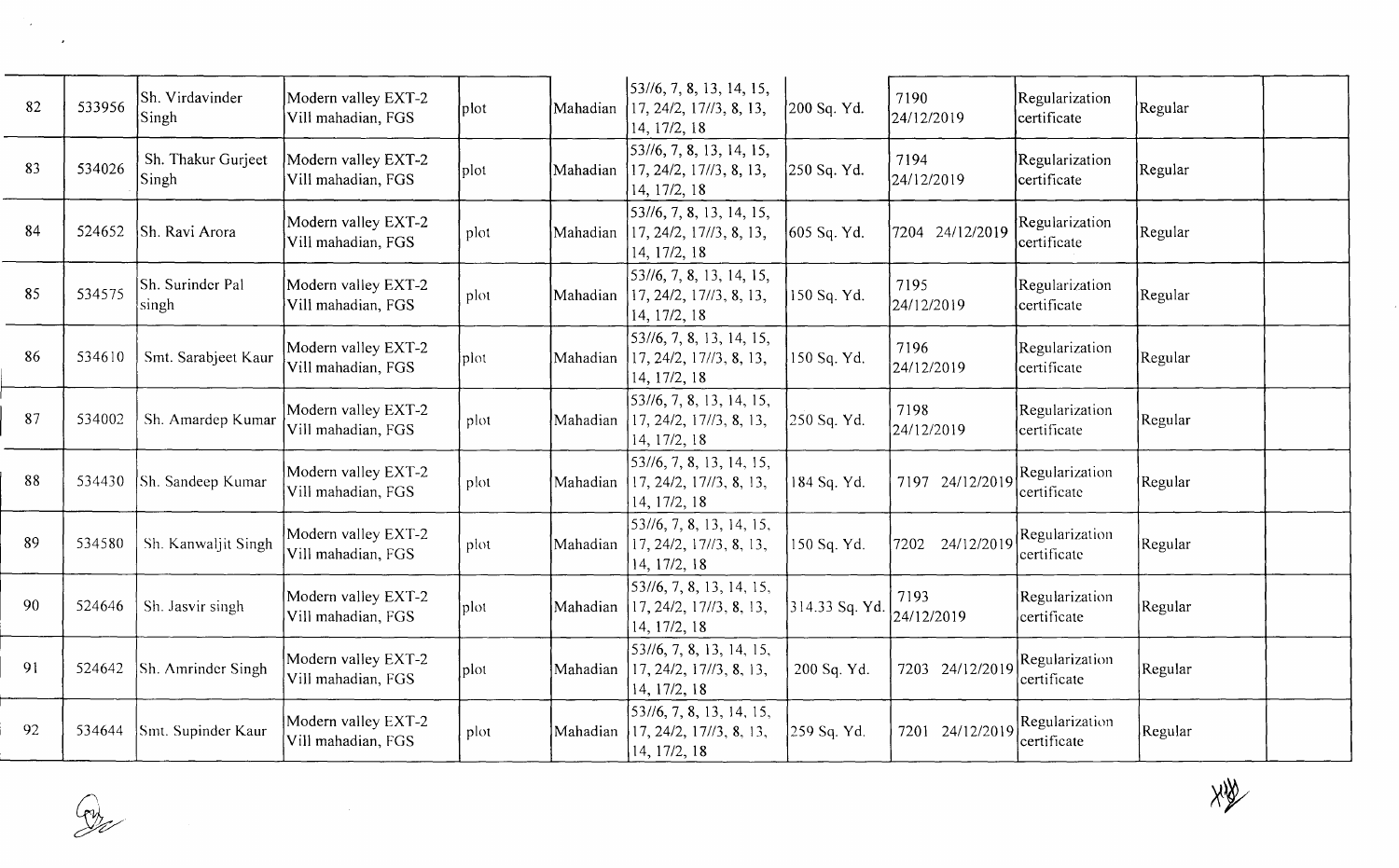| 93  | 534627 | Sh. Krishan Singh  | Modern valley EXT-2<br>Vill mahadian, FGS                             | plot] | Mahadian            | $\left  \frac{53}{16}, 7, 8, 13, 14, 15, \right.$<br>17, 24/2, 17//3, 8, 13,<br>14, 17/2, 18 | 150 Sq. Yd. | 7200<br>24/12/2019  | Regularization<br>certificate | Regular     |  |
|-----|--------|--------------------|-----------------------------------------------------------------------|-------|---------------------|----------------------------------------------------------------------------------------------|-------------|---------------------|-------------------------------|-------------|--|
| 94  | 524640 | Sh. Amrinder Singh | Modern valley EXT-2<br>Vill mahadian, FGS                             | plot  | Mahadian            | 53//6, 7, 8, 13, 14, 15,<br>17, 24/2, 17//3, 8, 13,<br>14, 17/2, 18                          | 200 Sq. Yd. | 7199<br>24/10/2019  | Regularization<br>certificate | Regular     |  |
| 95  | 520458 | Smt. Rupinder Kaur | Mata Gujri colony, Vill<br>mandofal, Distt. FGS                       | plot  | madofal             | $2/16/2$ , $2/115/2$ , $3/111$                                                               | 168 Sq. Yd. | 2117 14/09/2020     | Regularization<br>certificate | Regular     |  |
| 96  | 534549 | Sh. Manjit Singh   | Modern valley EXT-2<br>Vill mahadian, FGS                             | plot  | Mahadian            | 53//6, 7, 8, 13, 14, 15,<br>17, 24/2, 17//3, 8, 13,<br>14, 17/2, 18                          | 180 Sq. Yd. | 1787<br>[01/07/202] |                               | Provisional |  |
| 97  | 534634 | Anil Kumar         | Peral Enclave, Mandofal,<br>Fatehgarh Sahib                           | plot  | Madofal             | 1//25, 12//4, 5, 2//21,<br>22, 11/1, 11/2                                                    | 266 Sq. Yd. | 18/02/2020<br>1699  | Regularization<br>certificate | Regular     |  |
| 98  | 537389 | Tejbir Singh       | Modern valley EXT-2<br>Vill mahadian, FGS                             | plot  | Mahadian            | 53//6, 7, 8, 13, 14, 15,<br>17, 24/2, 17//3, 8, 13,<br>14, 17/2, 18                          | 150 Sq. Yd. | 803<br>03/03/2020   | Regularization<br>certificate | Regular     |  |
| 99  | 506331 | Lal Singh,         | Gobind Enclave, Vill<br>badali ala Singh, FGS'                        | plot  | Singh               | Badali Ala 9//19/2, 20/2, 21/1,<br>10//16/2, 17/2, 25/1                                      | 480 Sq. Yd. | 637<br>10/02/2020   | Regularization<br>certificate | Regular     |  |
| 100 | 534416 | Vishal Verma       | Modern valley EXT-2<br>Vill mahadian, FGS                             | plot  | Mahadian            | [53/16, 7, 8, 13, 14, 15,<br>17, 24/2, 17//3, 8, 13,<br>14, 17/2, 18                         | 345 Sq. Yd. | 2970<br>27/11/2020  |                               | provisional |  |
| 101 | 539563 | Birbal             | Gill Colony, Vill Badali<br>Ala Singh, FGS                            | plot  | Badali Ala<br>Singh | Sale Deed-2164 dated<br>20-01-2020                                                           | 200 Sq. yd  | 10/03/202<br>632    | Regularization<br>certificate | Regular     |  |
| 102 | 538127 | Sh. Inderjit Singh | Kapoor Colony, Chunni<br>Kalan                                        | plot] | Chunni<br>Kalan     | 91/21/3, 22/3, 18/3                                                                          | [990 Sq. yd | 604 09/03/2021      | Regularization<br>certificate | Regular     |  |
| 103 | 534446 | gurpreet singh     | Peral Enclave, Mandofal,<br>Fatehgarh Sahib                           | plot  | Mandofal            | $21/25$ , $12/4$ , 5, $2/21$ ,<br>[2/22, 11/1, 11/2]                                         | 466 Sq.yd.  | 698<br>18/02/2020   | Regularization<br>certificate | Regular     |  |
| 104 | 541408 | Harmandeep Singh   | Friends Enclave, Badali<br>Ala Singh, The & Distt.<br>Fatehgarh Sahib | plot  | Badali Ala<br>Singh | 9//17/2, 17/1, 17//14/2, [50 Sq. yd.                                                         |             | 10/06/2020<br>1104  |                               | Provisional |  |

 $\mathcal{F}_\mathrm{c}$ 

 $\mathcal{L}^{\pm}$ 

 $\mathcal{L}^{\text{max}}_{\text{max}}$ 

 $\begin{picture}(220,20) \put(0,0){\line(1,0){155}} \put(15,0){\line(1,0){155}} \put(15,0){\line(1,0){155}} \put(15,0){\line(1,0){155}} \put(15,0){\line(1,0){155}} \put(15,0){\line(1,0){155}} \put(15,0){\line(1,0){155}} \put(15,0){\line(1,0){155}} \put(15,0){\line(1,0){155}} \put(15,0){\line(1,0){155}} \put(15,0){\line(1,0){155}}$ 

the set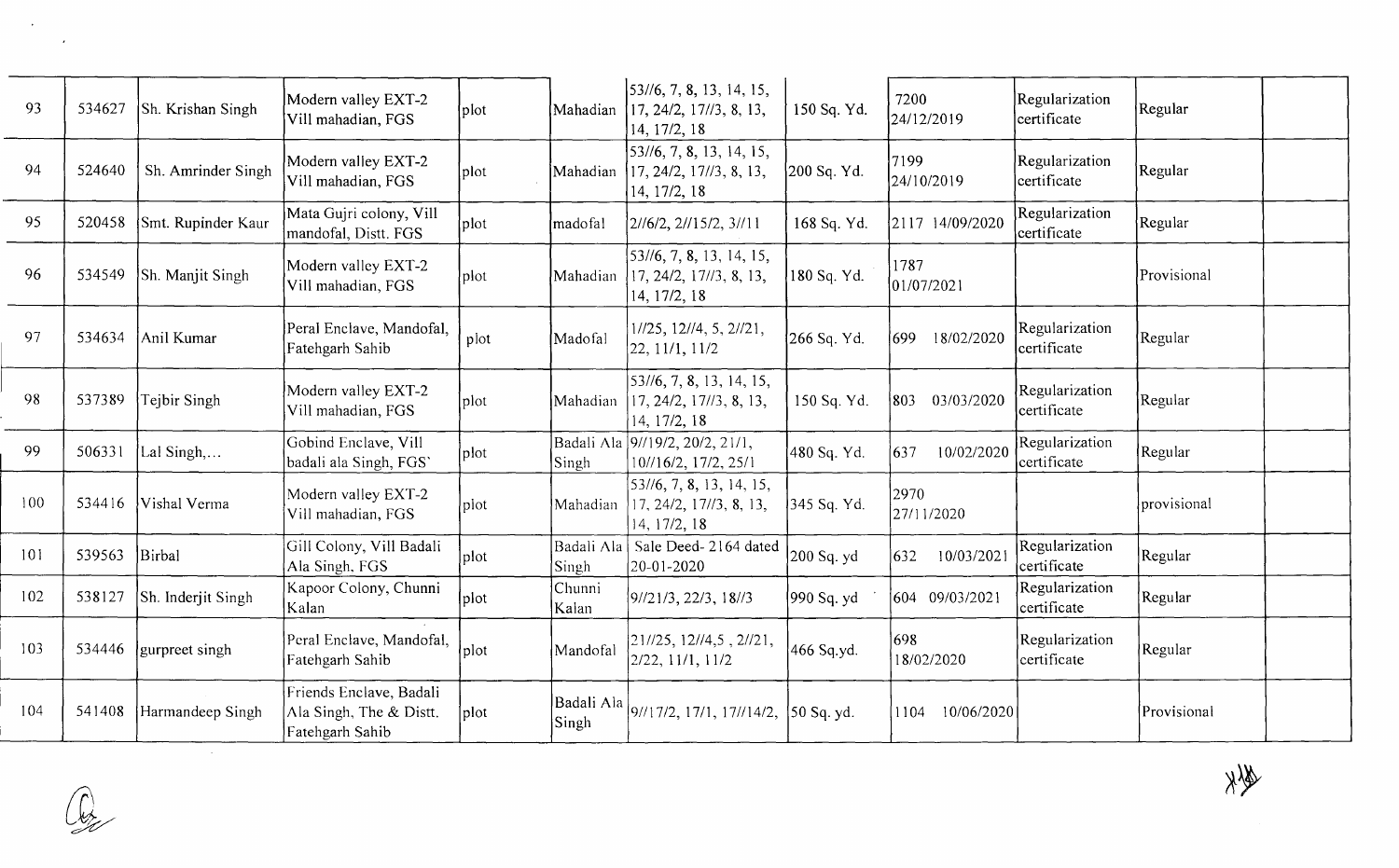| 105 | 538149            | Kuldeep Kaur             | Laxmi Niwas, Shamsher<br>Nagar, Distt. Fatehgarh<br>Sahib             | plot               | Shamsher<br>Nagar   | sale deed-341 dated 11<br>05-2017                          | 312 Sq. Yd     | 843<br>31/03/2021              | Regularization<br>certificate | Regular     |
|-----|-------------------|--------------------------|-----------------------------------------------------------------------|--------------------|---------------------|------------------------------------------------------------|----------------|--------------------------------|-------------------------------|-------------|
| 106 | 510038            | Smt. Maninderjit<br>Kaur | Laxmi Niwas, Shamsher<br>Nagar, Distt. Fatehgarh<br>Sahib             | plot               | Shamsher<br>Nagar   | 9//17/2, 20//20                                            |                | 816.75 Sq. Yd. 2064 06/08/2021 | Regularization<br>certificate | Regular     |
| 107 | 541398            | Sh. Harmandeep<br>Singh  | Friends Enclave, Badali<br>Ala Singh, The & Distt.<br>Fatehgarh Sahib | Commercial<br>plot | Badali Ala<br>Singh | 9//17/2, 17/1, 17//14/2                                    | 50 Sq. yd.     | 1105<br>10/06/2020             |                               | Provisional |
| 108 | 510519            | Smt. Maneesha            | Jesus Saviour Colony,<br>Khamano Kalan,<br>Fatehgarh Sahib            | plot               | Khamano<br>Kalan    | sale Deed-1181 dated<br>30/08/2011                         | 300 Sq. Yd.    | 04/03/2021<br>578              | Regularization<br>certificate | Regular     |
| 109 | 541159            | Smt. Ranjit Kaur         | Mata Gujri colony, Vill<br>mandofal, Distt. FGS                       | plot               | Mandofal            | sale Deed- 8082 dated<br>29-12-2011                        | 420 sq. yd     | 12/03/2021<br>858              | Regularization<br>certificate | Regular     |
| 110 | 550118            | Sh. Gaurav Banga         | Prime Enclave, Village<br>Mandofal, Fatehgarh<br><b>Sahib</b>         | plot               | Mandofal            | 1//25, 12//4, 12//5,<br>2/21, 2/22, 11/1,<br>11/2          | 234 Sq. yd     | 04/06/2020<br>1057             |                               | Provisional |
| 111 | 534552            | Sh. Jagdeep Singh        | Peral Enclave, Mandofal,<br>Fatehgarh Sahib                           | plot               | Mandofal            | 1//25, 12//4, 12//5,<br>2//21, 2//22, 11//1,<br>11/72      | 168 sq. yd.    | 786 28/02/2020                 |                               | Provisional |
| 112 | 541382            | Sh. Jaipal Meetkey       | Friends Enclave, Badali<br>Ala Singh, The & Distt.<br>Fatehgarh Sahib | plot               | Badali Ala<br>Singh | 9//17/2, 17/1, 17//14/2                                    | 233.33 sq. yd. | 1079<br>16/04/2021             |                               | Provisional |
| 113 | 508450            | harjit kaur              | kang, village khant,<br>fatehgarh sahib                               | plot               | Khant               | 35/7                                                       | 400 sq. yd.    | 1128 19/06/2020                | Regularization<br>certificate | Regular     |
| 114 | 514022            | Smt. Sukhvinder<br>Kaur  | Gill Colony, Vill Badali<br>Ala Singh, FGS                            | plot               | Badali Ala<br>Singh | 4/122, 23                                                  | 110 sq. yd.    | 658<br>12/03/2021              |                               | Provisional |
| 115 | 534524            | Sh. Pritpal              | Peral Enclave, Mandofal,<br>Fatehgarh Sahib                           | plot               | Mandofal            | 1//25, 12//4, 12//5,<br>2/21, 2/22, 11/1,<br>11/2          | 522 Sq. Yd     | 790 -<br>28/02/2020            |                               | Provisional |
| 116 | 534602            | Sh. Jagdeep Singh        | Peral Enclave, Mandofal,<br>Fatehgarh Sahib                           | plot               | Mandofal            | 1//25, 12//4, 12//5,<br>$2/21$ , $2/22$ , $11/1$ .<br>11/2 | 358 Sq. Yd.    | 28/02/2020<br>789              |                               | Provisional |
|     | $\left( r\right)$ |                          |                                                                       |                    |                     |                                                            |                |                                |                               | <b>XXX</b>  |

 $\sim 10^{-1}$ 

 $\mathcal{A}$ 

 $\mathbb{Q}$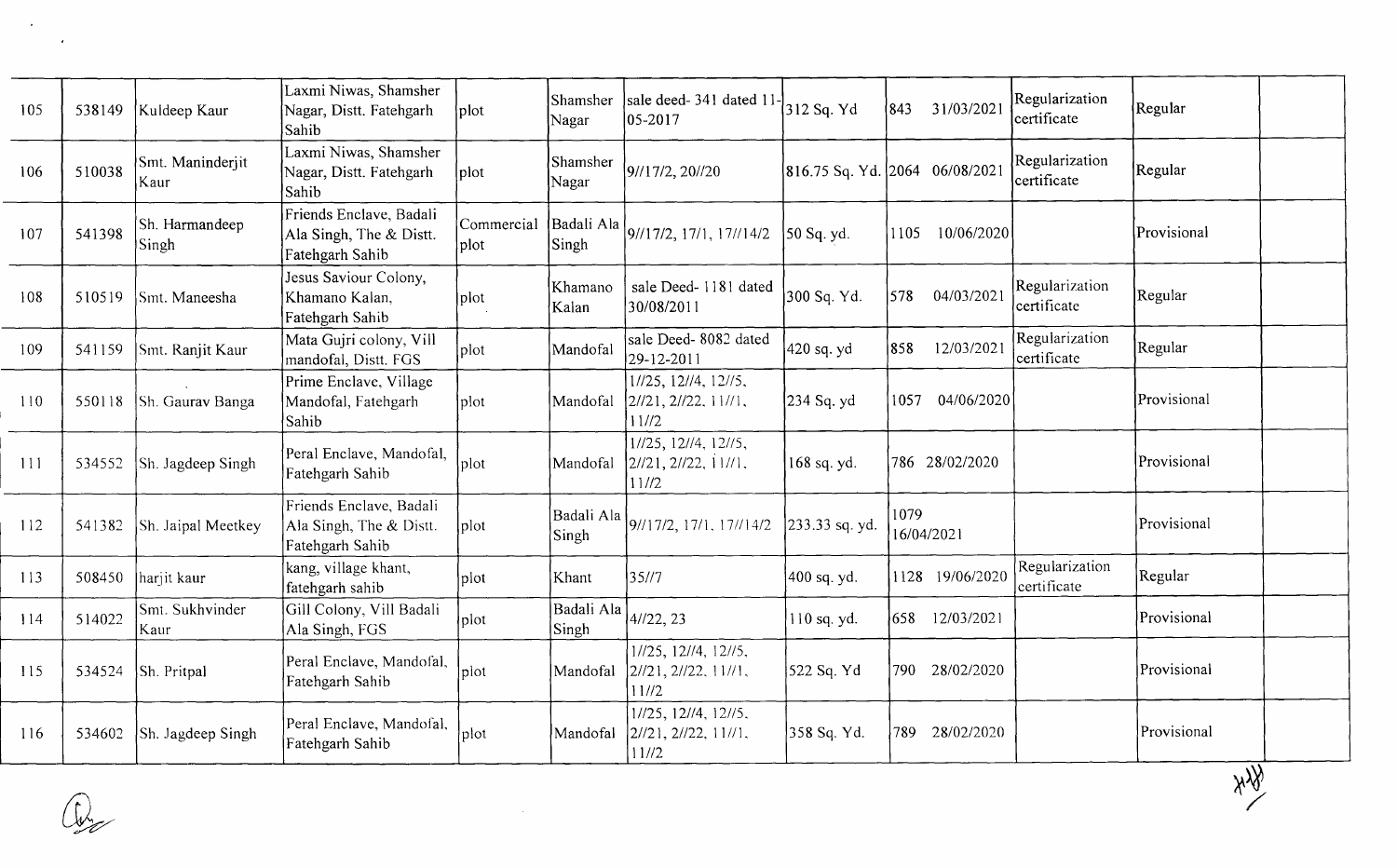| 117 | 534261       | Sh. Satwinder Sigh    | Peral Enclave, Mandofal,<br>Fatehgarh Sahib                           | plot                   | Mandofal                   | 1//25, 12//4, 12//5,<br>[2/21, 2/22, 11/1,<br>11//2                 | 168 sq. yd.    | 788 28/02/2020                 | Regularization<br>certificate | Regular     |
|-----|--------------|-----------------------|-----------------------------------------------------------------------|------------------------|----------------------------|---------------------------------------------------------------------|----------------|--------------------------------|-------------------------------|-------------|
| 118 | 524877       | Smt. Bhupinder Kaur   | new Akal, Chunni Kalan,<br>Distt. Fatehgarh sahib                     | plot                   | Chunni<br>Kalan            | Sale Deed- 936 dated<br>24-08-2016                                  | 1341 Sq. yd    | 966 12/04/2021                 | Regularization<br>certificate | Regular     |
| 119 | 534251       | sh. vishal verma      | Modern valley EXT-2<br>Vill mahadian, FGS                             | plot                   | Mahadian                   | 53//6, 7, 8, 13, 14, 15,<br>17, 24/2, 17/73, 8, 13,<br>14, 17/2, 18 | 358.33 Sq. yd. | 2969 27/11/2020                |                               | Provisional |
| 120 |              | 541422 Sh. Lal Singh  | Friends Enclave, Badali<br>Ala Singh, The & Distt.<br>Fatehgarh Sahib | Commercial<br>plot]    | Badali Ala<br><b>Singh</b> | 9/17/2, 17/1, 17/14/2                                               | 50 Sq. yd.     | 2445<br>20/10/2020             |                               | Provisional |
| 121 | 541405 Singh | Sh. Harmandeep        | Friends Enclave, Badali<br>Ala Singh, The & Distt.<br>Fatehgarh Sahib | Commercial<br> plot    | Badali Ala<br>Singh        | 9/17/2, 17/1, 17/14/2                                               | [50 Sq. yd.    | 2458<br>20/10/2020             |                               | Provisional |
| 122 |              | 541389 Mukesh Rani    | Friends Enclave, Badali<br>Ala Singh, The & Distt.<br>Fatehgarh Sahib | Commercial<br> plot    | Badali Ala<br>Singh        | 9/17/2, 17/1, 17/14/2                                               | 50 Sq. yd.     | 2448 20/10/2020                |                               | Provisional |
| 123 |              | 541279 Tarun Kumar    | Friends Enclave, Badali<br>Ala Singh, The & Distt.<br>Fatehgarh Sahib | Commercial<br>$ $ plot | Singh                      | Badali Ala   9//17/2, 17/1, 17//14/2                                | 50 Sq. yd.     | 2453 20/10/2020                |                               | Provisional |
| 124 |              | $541418$ Lal Singh    | Friends Enclave, Badali<br>Ala Singh, The & Distt.<br>Fatehgarh Sahib | residential<br>Plot    | Badali Ala<br>Singh        | 9/17/2, 17/1, 17/14/2                                               | 216.66 Sq. yd  | 2456 20/10/2020                |                               | Provisional |
| 125 |              | 541267 Rachhpal Singh | Friends Enclave, Badali<br>Ala Singh, The & Distt.<br>Fatehgarh Sahib | Commercial<br>plot     | Badali Ala<br>Singh        | 9/17/2, 17/1, 17/14/2                                               | 50 Sq. yd.     | 1103 10/06/2020                |                               | Provisional |
| 126 |              | 541412 Lal Singh      | Friends Enclave, Badali<br>Ala Singh, The & Distt.<br>Fatehgarh Sahib | Commercial<br>$ $ plot | Badali Ala<br>Singh        | 9/17/2, 17/1, 17/14/2                                               | 50 Sq. yd.     | 2452 20/10/2020                |                               | Provisional |
| 127 |              | 541384 Prem Kumar     | Friends Enclave, Badali<br>Ala Singh, The & Distt.<br>Fatehgarh Sahib | residential<br>Plot    | Badali Ala<br>Singh        | 9/17/2, 17/1, 17/14/2                                               |                | 252.77 Sq. Yd. 2447 20/10/2020 |                               | Provisional |

 $\mathcal{A}$ 

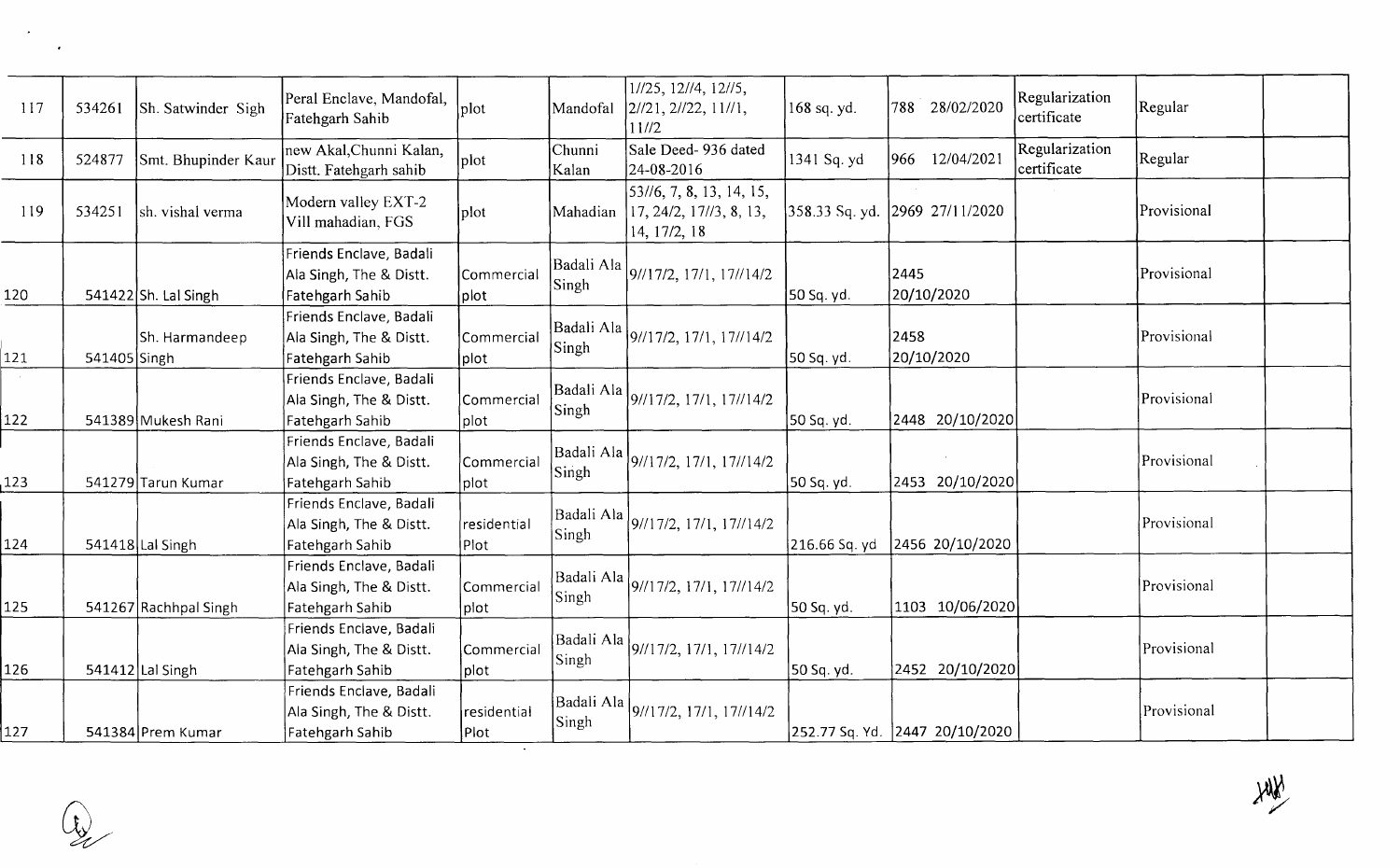| 128 |        | 541270 Rachhpal Singh   | Friends Enclave, Badali<br>Ala Singh, The & Distt.<br>Fatehgarh Sahib | Commercial<br> plot    | Singh                      | Badali Ala 9//17/2, 17/1, 17//14/2                                                    | 50 Sq. yd.     | 2459<br>20/10/2020             | Provisional |  |
|-----|--------|-------------------------|-----------------------------------------------------------------------|------------------------|----------------------------|---------------------------------------------------------------------------------------|----------------|--------------------------------|-------------|--|
| 129 |        | 541286 Mukesh Rani      | Friends Enclave, Badali<br>Ala Singh, The & Distt.<br>Fatehgarh Sahib | Commercial<br> plot    | Badali Ala<br>Singh        | 9/17/2, 17/1, 17/14/2                                                                 | 50 Sq. yd.     | 2455<br>20/10/2020             | Provisional |  |
| 130 |        | 541383 Jaipal meetkey   | Friends Enclave, Badali<br>Ala Singh, The & Distt.<br>Fatehgarh Sahib | Commercial<br> plot    | Badali Ala<br>Singh        | 9/17/2, 17/1, 17/14/2                                                                 | 216.66 Sq. yd  | 2446 20/10/2020                | Provisional |  |
| 131 |        | 541269 Rachhpal Singh   | Friends Enclave, Badali<br>Ala Singh, The & Distt.<br>Fatehgarh Sahib | residential<br>Plot    | Badali Ala<br>Singh        | 9//17/2, 17/1, 17//14/2                                                               | 216.66 Sq. yd  | 2457<br>20/10/2020             | Provisional |  |
| 132 |        | 541284 Tarun Kumar      | Friends Enclave, Badali<br>Ala Singh, The & Distt.<br>Fatehgarh Sahib | Commercial<br>plot     | Badali Ala<br><b>Singh</b> | 9/17/2, 17/1, 17/14/2                                                                 | 50 Sq. yd.     | 2449 20/10/2020                | Provisional |  |
| 133 |        | 541425 Lal Singh        | Friends Enclave, Badali<br>Ala Singh, The & Distt.<br>Fatehgarh Sahib | Commercial<br>plot     | Singh                      | Badali Ala 9//17/2, 17/1, 17//14/2                                                    | 50 Sq. yd.     | 2451<br>20/10/2020             | Provisional |  |
| 134 |        | 541395 Harmandeep Singh | Friends Enclave, Badali<br>Ala Singh, The & Distt.<br>Fatehgarh Sahib | Commercial<br>$ $ plot | Badali Ala<br>Singh        | $\left\{9\frac{\smash{17}}{2}, 17\frac{\smash{1}}{1}, 17\frac{\smash{14}}{2}\right\}$ | 50 Sq. yd.     | 2460 20/10/2020                | Provisional |  |
| 135 |        | 541266 Rachhpal Singh   | Friends Enclave, Badali<br>Ala Singh, The & Distt.<br>Fatehgarh Sahib | Commercial<br> plot    | Badali Ala<br>Singh        | 9/17/2, 17/1, 17/14/2                                                                 | 50 Sq. yd.     | 2454<br>20/10/2020             | Provisional |  |
| 136 |        | 541388 Prem Kumar       | Friends Enclave, Badali<br>Ala Singh, The & Distt.<br>Fatehgarh Sahib | residential<br>Plot    | Badali Ala<br>Singh        | 9/17/2, 17/1, 17/14/2                                                                 | 252.77 Sq. Yd. | 2450<br>20/10/2020             | Provisional |  |
| 137 |        | 499543 Kaval Singh      | Sahib Enclave, Vill<br>chunni kalan, Bassi<br>pathana                 | residential<br> Plot   | Chunni<br>Kalan            | 22//14/3, 14/4, 14/5, 15, 707.77 Sq. Yd. 2168 09/05/2019<br>16/1, 17                  |                |                                | provisional |  |
| 138 | 499791 | Kaval Singh             | Sahib Enclave, Vill<br>chunni kalan, Bassi<br>pathana                 | Commercial<br>plot     | Chunni<br>Kalan            | 22//14/3, 14/4, 14/5, 15,<br>16/1, 17                                                 |                | 114.04 Sq. Yd. 2169 09/05/2019 | Provisional |  |

 $\mathbb{Q}_2$ 

 $\overline{\phantom{a}}$